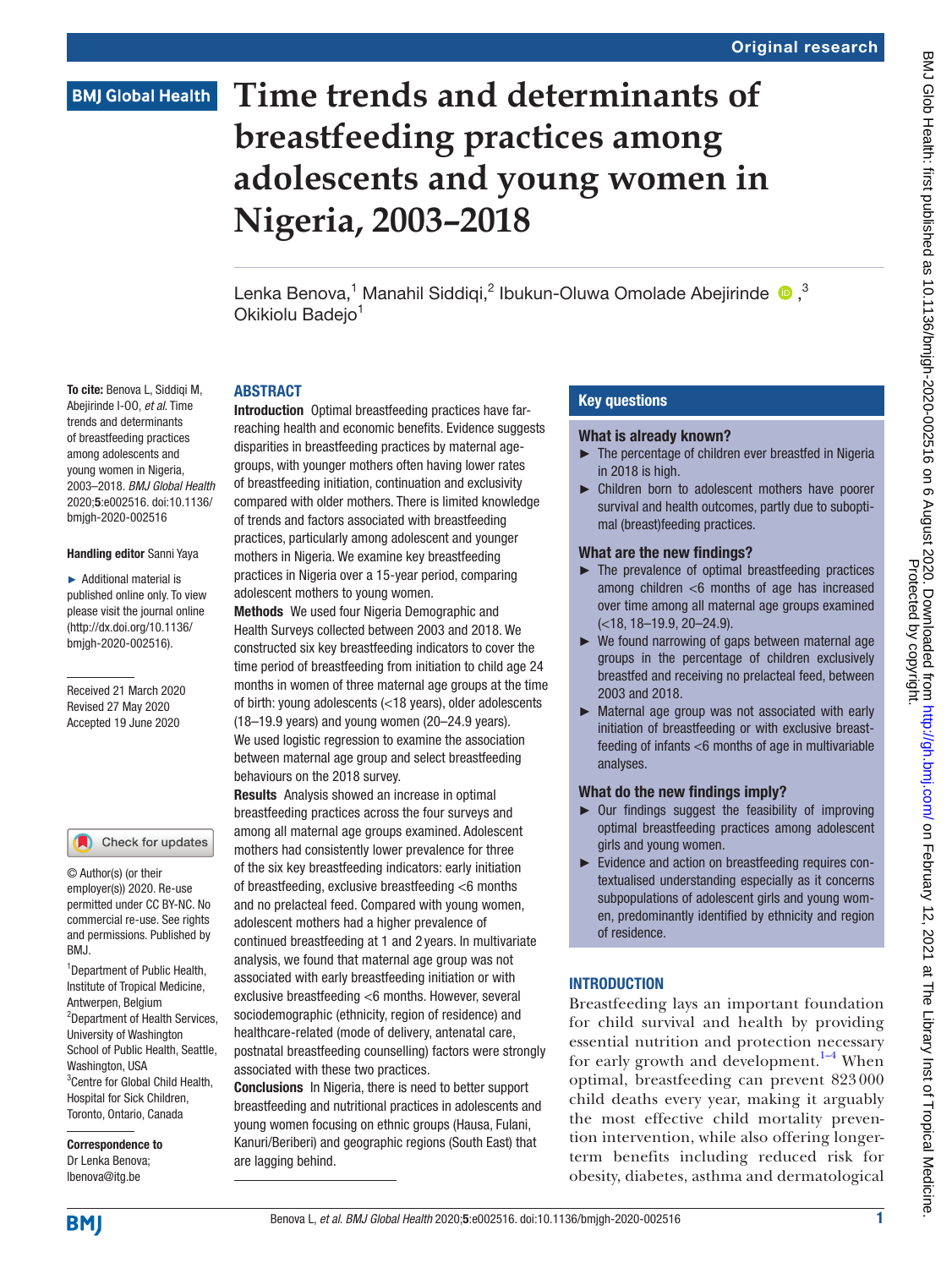diseases in children.<sup>5 6</sup> Breastfeeding is also important to maternal reproductive health, improving uterine contractions immediately after childbirth, $\frac{7}{7}$  $\frac{7}{7}$  $\frac{7}{7}$  protecting against breast and ovarian cancers,  $58$  and providing highly effective postpartum contraceptive protection through lactational amenorrhea.<sup>[9 10](#page-11-3)</sup> Given these benefits, breastfeeding is becoming increasingly recognised as crucial to health and development goals. Breastfeeding is directly linked to two of the UN Sustainable Development Goals (SDGs)—SDG 2 and SDG 3, which focus on improved nutrition, and maternal and child health, respectively. Additionally, improving breastfeeding drives progress towards other SDGs including: SDGs 4, 5 and 6 (breastfeeding impacts on intelligence, enhancing economic and human capital devel- $\sigma$ opment)<sup>11–14</sup> as well as SDG 10 by reducing inequality between the rich and poor.<sup>[5](#page-11-1)</sup> To optimise these benefits, the WHO currently recommends breastfeeding initiation within 1hour of birth, exclusive breastfeeding for 6 months and continued breastfeeding for up to 2 years combined with complementary foods.

Despite evidence of its benefits, suboptimal breastfeeding practices continue to undermine the achievement of global maternal and child health goals. At current rates, many countries will fall short of the World Health Assembly target to increase the percentage of children under 6months of age who are exclusively breastfed to at least  $50\%$  by  $2025.<sup>15</sup>$  This has grave health and economic consequences. For example, even though suboptimal breastfeeding fell from being the 8th to the 22nd leading risk factor of global mortality between 1990 and  $2015$ , non-exclusive and discontinued breastfeeding remained the leading causes of death in most of sub-Saharan Africa, $17-20$  accounting for 45% of neonatal infectious deaths, 30% of diarrhoeal and 18% of acute respiratory mortality among children under  $5$  years.<sup>17</sup> In China, India, Nigeria, Mexico and Indonesia alone, suboptimal breastfeeding accounted for over 236000 annual child deaths, with future economic cost and cognitive losses estimated at \$119 billion per year.<sup>[21 22](#page-11-8)</sup>

Factors known to be associated with breastfeeding practices include economic status,<sup>23-28</sup> maternal education,<sup>29 30</sup> employment status,<sup>31</sup> type of residence,<sup>32</sup> mode and place of delivery, $33-36$  infant feeding counselling, sex and age of child. $32\frac{34\frac{37}{38}}{8}$  Although these factors affect women of all reproductive ages, evidence suggests that adolescent mothers are more physiologically and socioeconomically disadvantaged, and these disadvantages may lead to higher prevalence of suboptimal breastfeeding practices and worse health outcomes among their children. Compared with older mothers, adolescent and young mothers are less likely to initiate breastfeeding,  $3940$ more likely to prematurely discontinue exclusive breastfeeding $41-43$  and have a shorter overall duration of breastfeeding.<sup>44-47</sup> Correspondingly, the health outcomes of their children are comparably worse than children born to older mothers.<sup>48</sup> These issues explain why adolescents have become an important population group in global

efforts to achieve equitable health and leaving no one behind. $49\,50$ 

Several issues highlight the importance of exploring and understanding breastfeeding practices among adolescents. First, adolescent fertility rates, although declining globally, remain high in many low-income and middle-income countries (LMICs). In 2016 alone, adolescent mothers aged 15–19 years had more than 11million live births, $51$  and a considerable number of these infants were affected by suboptimal breastfeeding practices. Second, as breastmilk can potentially mitigate or offset some of the social and economic disadvantages faced by adolescents and their infants, research and interventions tailored to the specific needs and concerns of this population are critically needed. This is more so given that adolescents have unique challenges and vulnerabilities that make them substantially different from older mothers, resulting in specific concerns about breastfeeding practices. $52-60$  Considering that these maternal-age differences are further amplified by contextual and population differences in breastfeeding practices, a contextualised understanding of facilitators and barriers of breastfeeding is critical to guide interventions aiming to establish and improve optimal breastfeeding especially in adolescents.

Nigeria is a west African country with an estimated population in 2018 of 195million ethnically diverse people<sup>61</sup> representing over 250 ethnic groups.<sup>[62 63](#page-12-12)</sup> The country is administratively divided into 36 states which are further subdivided into local government areas. Healthcare services are delivered through a mix of public (at all three levels of government) and private sector (ie, private for-profit, not-for-profit, religious and traditional and community-based outlets) providers. Nigeria's most recent Demographic and Health Survey (DHS) in 2018 showed that the average duration of exclusive breastfeeding was 2.8 months and only 29% of children under 6 months of age were exclusively breastfed. $64$  Suboptimal breastfeeding in Nigeria is estimated to account for 103742 child deaths annually, translating to almost \$12billion in future economic losses, rising higher to \$21 billion per year  $(4.1\%$  of gross national income) if cognitive losses and health costs are factored in [22](#page-11-10). In 2016 alone, suboptimal breastfeeding accounted for over 50% of neonatal, infant and child deaths caused by diarrhoea and a disability-adjusted life years of 1.9million among children under 5years. Children born to adolescent mothers in Nigeria are disproportionately affected $64$ and this has been the pattern since  $1990.^{65}$  While factors known to be associated with breastfeeding practices in Nigeria include normative and cultural expectations around breastfeeding, networks of support, place of delivery, and the activity of traditional birth attendants,  $65\,66$  the evidence on breastfeeding practices among adolescents is scarce.  $67-70$ 

The objective of this paper is twofold. First, we sought to examine differences between adolescents (<20 years) and young women (20–24.9 years) with respect to trends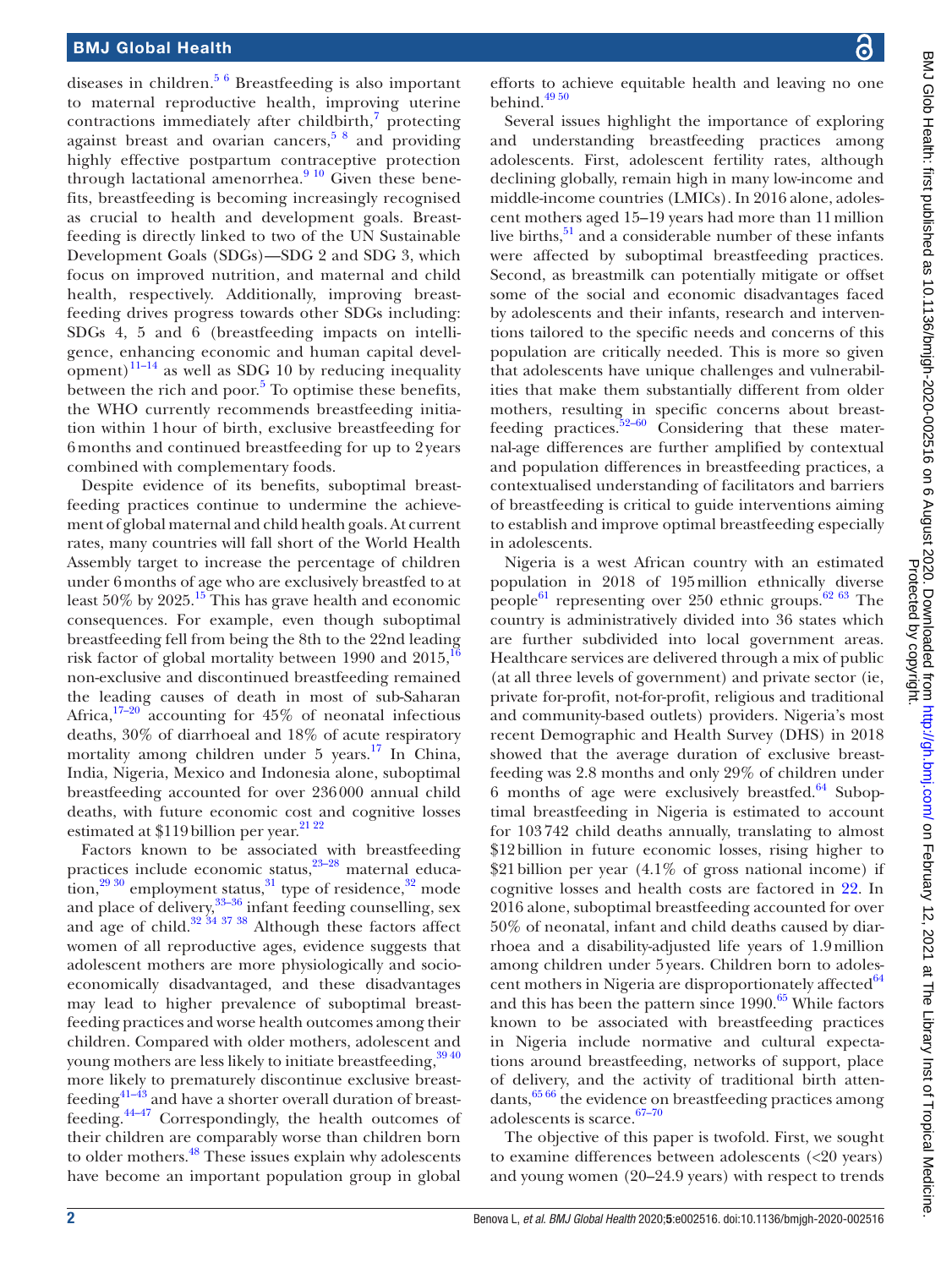in key breastfeeding indicators over a 15-year period in Nigeria. Second, we used the most recent survey data from 2018 to examine the association between maternal age group (adolescents versus young women) and two key breastfeeding indicators (early initiation of breastfeeding and exclusive breastfeeding of infants<6 months of age). This analysis was conducted adjusting for important confounders, including region of residence and mode of delivery.

#### **METHODS**

#### **Data**

This is a repeat cross-sectional study using four DHS collected in Nigeria in 2003, 2008, 2013 and 2018. The DHS are cross-sectional, nationally representative household surveys using model questionnaires which are adapted by each country. The surveys collect information on a range of sociodemographic and health issues, including details of live births for all women of reproductive age (15–49 years) living in sampled households. Information collected about the mother and child dyad was based on the women's self-report, while household characteristics were provided by the head of household in a separate questionnaire.

#### Population

The unit of analysis was children born in the 24-month period preceding each survey. We restricted the sample to children whose mothers were younger than 25 years at the time of the birth.

#### **Definitions**

Maternal age group: Our analysis focuses on a population of 'young people', which according to the WHO refers to individuals between ages 10 and 24. Further, the WHO defines an adolescent as any person between ages 10 and 19 years. We categorised maternal age groups at the time of birth as <18 (young adolescents), 18–19.9 (older adolescents) and 20–24.9 years (young women). The reason we did not include children of mothers older than 25 years at time of birth was that the parity profile in older maternal age groups does not overlap with adolescents and young women where the median age at first childbirth is in the age group 20–24.

Breastfeeding indicators: Using and adapting indicator definitions from WHO and DHS, $6471$  we constructed six key breastfeeding indicators to cover the time period of breastfeeding from initiation to child age 24 months [\(table](#page-3-0) 1). These include: (1) ever being breastfed, (2) early initiation of breastfeeding, (3) no prelacteal feeding, (4) exclusive breastfeeding among children<6 months, (5) continued breastfeeding of children at 1year and (6) continued breastfeeding at 2years. To maintain consistency in denominators across all six indicators, we included only the most recently born child of each mother.

The denominator for Indicator 1 (percentage ever breastfed) was estimated among most recently born

children, to be consistent with the denominators for the other five indicators. We conducted sensitivity analysis on Indicator 1 among all children born <24 months before the survey versus only those most recently born [\(online supplementary material 1\)](https://dx.doi.org/10.1136/bmjgh-2020-002516). Second, given the importance of birth order in breastfeeding practices and the predominance of children of first birth order among children born to adolescents and young women, we conducted additional analyses to estimate all six indicators restricting analysis to most recently born children who were birth order 1 (ie, first live birth to their mother) or the most recently born twin if the first birth reported resulted in multiples ([online supplementary material](https://dx.doi.org/10.1136/bmjgh-2020-002516) [2](https://dx.doi.org/10.1136/bmjgh-2020-002516)). Third, in the population of indicators 4, 5 and 6, we excluded children not living with their mothers at the time of survey, consistent with the definition of these indicators in the DHS. The percentage of most recently born children (of all birth orders) not living with their mother at the time of survey, disaggregated by maternal age group is shown in [online supplementary material 3.](https://dx.doi.org/10.1136/bmjgh-2020-002516) Last, the extent of missingness in the variables used to construct the six breastfeeding indicators was very low. [Online supplementary material 4](https://dx.doi.org/10.1136/bmjgh-2020-002516) provides details of how missing data were handled.

For the second objective, the age groups of mothers  $(\leq 18, 18-19.9, 20-24.9)$  were the primary exposure of interest, and we considered indicators 2 and 4 to be the main outcomes. Initiation of breastfeeding within 1hour was chosen as a reflection of intrapartum/early postpartum/neonatal care and support, and feeding practices in early infancy. Exclusive breastfeeding among infants younger than 6months is a WHO and UNICEF recommendation based on well-established evidence and is related to education, knowledge, awareness, and support of exclusive breastfeeding in infancy.

Potential confounders of the association between maternal age group and early initiation of breastfeeding included: birth order (first or higher), sex of infant (male or female), pregnancy wantedness (wanted at the time or unwanted/mistimed), region (North- Central, North East, North West, South East, South South, South West), residence (urban, rural), ethnicity (broadly defined by four categories: Igbo, Ijaw/Izon, Ibibio, Ekoi; Hausa, Fulani, Kanuri/Beriberi; Yoruba, Igala, Tiv and Others), religion (Muslim; Christian and others), marital status at time of birth (married or cohabiting or neither), maternal education level (no education, primary, secondary and higher education), household wealth quintile, utilisation of antenatal care (ANC) during pregnancy (no antenatal care, 1–3 visits during pregnancy, 4+ visits during pregnancy), location of childbirth (home or other domestic environment, primary level health facility, hospital) and mode of delivery (vaginal or caesarean section).

Factors relevant to exclusive breastfeeding of children under 6months of age which were the same as those for early initiation of breastfeeding include: birth order, sex of infant, pregnancy wantedness, region, residence, ethnicity, religion, education level, maternal education,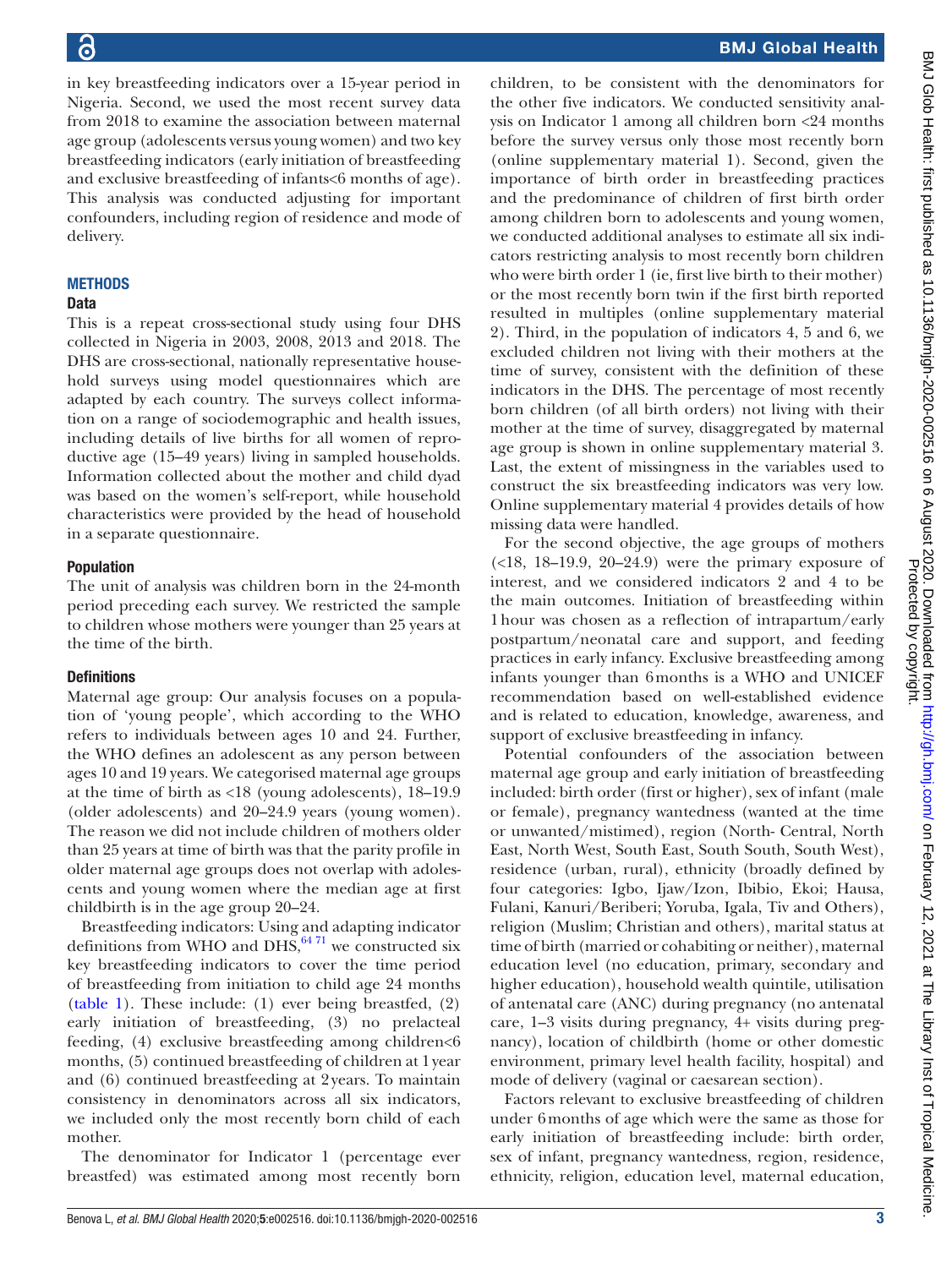<span id="page-3-0"></span>

| <b>Table 1</b>                                  | Definitions of breastfeeding indicators                                                                                                                                                                                                         |                                                                                                                                                                                                                                                |
|-------------------------------------------------|-------------------------------------------------------------------------------------------------------------------------------------------------------------------------------------------------------------------------------------------------|------------------------------------------------------------------------------------------------------------------------------------------------------------------------------------------------------------------------------------------------|
| <b>Indicator</b>                                | <b>Numerator</b>                                                                                                                                                                                                                                | <b>Denominator</b>                                                                                                                                                                                                                             |
| 1. Children ever<br>breastfed                   | Children born 0-23 months before survey who were<br>ever breastfed                                                                                                                                                                              | Children 0-23 months of age at survey<br>• Only most recently born<br>Children of all birth orders<br>$\triangleright$ Whether alive at time of survey or not<br>▶ Whether currently living with mother or not                                 |
| 2. Early initiation of<br>breastfeeding         | Children born 0-23 months before survey who were<br>put to the breast within 1 hour of birth                                                                                                                                                    | Children 0-23 months of age at survey<br>• Only most recently born<br>$\triangleright$ Children of all birth orders<br>$\triangleright$ Whether alive at time of survey or not<br>$\triangleright$ Whether currently living with mother or not |
| 3. No prelacteal<br>feeding                     | Children born 0-23 months before survey who did<br>not receive anything other than breastmilk in first 3<br>days of life                                                                                                                        | Children 0-23 months of age at survey who were<br>ever breastfed<br>• Only most recently born<br>> Children of all birth orders<br>$\triangleright$ Whether alive at time of survey or not<br>▶ Whether currently living with mother or not    |
| 4. Exclusive<br>breastfeeding under 6<br>months | Infants 0-5 months of age who received only breast Infants 0-5 months of age at survey<br>milk during the previous day (allows breast milk<br>and oral rehydration solution, prescribed drops and<br>syrups, but nothing else, including water) | Alive at time of survey<br>Most recently born<br>$\blacktriangleright$ Living with mother<br>> Children of all birth orders                                                                                                                    |
| 5. Continued<br>breastfeeding at 1 year         | Children 12-15 months of age who received breast<br>milk during the previous day                                                                                                                                                                | Children 12-15 months of age<br>Alive at time of survey<br>Most recently born<br>$\blacktriangleright$ Living with mother<br>$\triangleright$ Children of all birth orders                                                                     |
| 6. Continued<br>breastfeeding at 2<br>years     | Children 20-23 months of age who received breast<br>milk during the previous day                                                                                                                                                                | Children 20-23 months of age<br>Alive at time of survey<br>Most recently born<br>$\blacktriangleright$ Living with mother<br>> Children of all birth orders                                                                                    |

household wealth quintile, utilisation of antenatal care during pregnancy, location of childbirth and mode of delivery. Additional variables included infant age in months at time of survey  $(0-1, 2-3, 4-5)$ , maternal marital status at time of survey (married/cohabiting or not), whether the mother worked in the 7days preceding the survey or not, whether the mother partly or fully controlled decisions about her own healthcare or not, whether breastfeeding was initiated early (Indicator 2) and whether the mother reported having received breastfeeding support from a health provider in the first 2days after birth or not.

# Analysis

All analysis was conducted in Stata SE v.15. For Objective 1, we ran descriptive analysis of levels reported for all six indicators across the three age groups and associated 95% CIs. We produced estimates if sample of children available was >50. For objective 2, we used logistic regression to examine the association between maternal age group and two key breastfeeding behaviours. Bivariate analysis examined the association between each variable and the outcome. All variables were retained in multivariable

analysis regardless of significance, except in the analysis of exclusive breastfeeding where the sample size did not support the model with all variables. In this case, we removed variables not associated with the outcome at the p<0.1 level in either bivariate or multivariate models. We present crude and adjusted ORs (aORs) with associated 95% CIs and Wald test p values. The DHS use a multilevel cluster sampling survey design; individual women's survey weights are needed in analysis to adjust for this and for non-response. Therefore, in all analyses, we adjusted for sampling weights, clustering and stratification. We did not pool the four surveys.

# Ethical approval

The DHS receive government permission, use informed consent and assure respondents of confidentiality. We did not require an ethics approval for this study since it involved secondary data analysis.

# Patient and public involvement

No patient or public involvement took place in the design or conduct of this analysis. The results are intended for wide dissemination, including to researchers, programme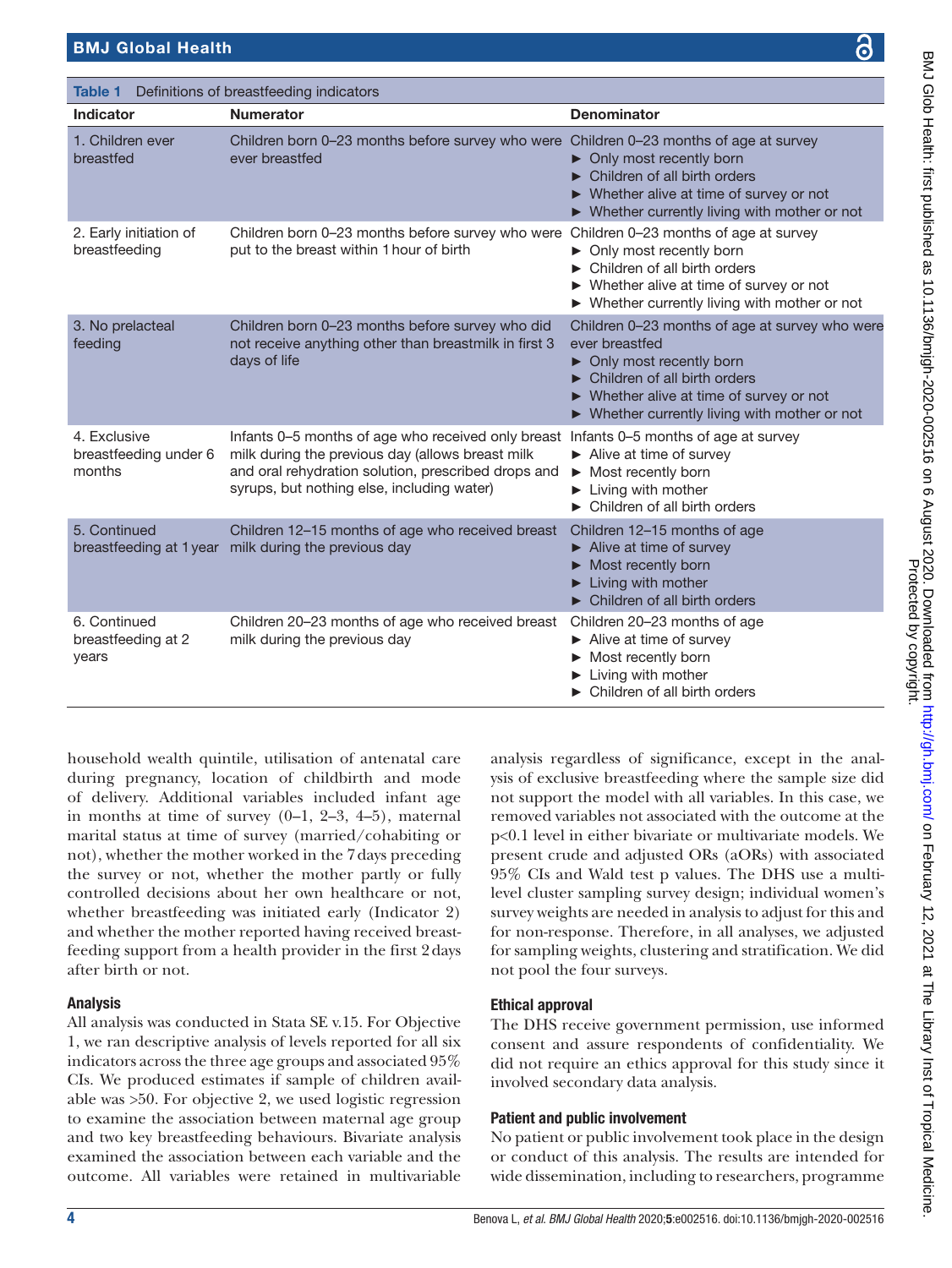implementers and governmental agencies, all of whom reach the public and the key population of this study.

#### RESULTS

We included 992 (2003), 4437 (2008), 4810 (2013) and 4844 (2018) most recently born children of mothers age <25 years at the time of birth, who were under the age of 24 months at the time of each survey in analysis.

#### Levels of breastfeeding indicators by age group and survey

We report the main results of analysis for objective 1 in [table](#page-5-0) 2 and [figure](#page-6-0) 1. The percentages of children who were reported to have been ever breastfed (Indicator 1) were near universal (>96%) across all age groups examined and over the entire time period covered by the four surveys. Sensitivity analysis using all children (rather than just most recently born children) showed similar results [\(online supplementary material 1\)](https://dx.doi.org/10.1136/bmjgh-2020-002516). The levels of early initiation of breastfeeding (Indicator 2) were relatively low—at around one third—in 2003, having increased steadily over time in all three age groups to reach levels of around 50% on the 2018 survey. Levels of early initiation were highest among young women (20–24 years), followed by the older adolescents (18–19.9) and young adolescents (<18) on all surveys. The percentage of infants receiving no prelacteal feed (Indicator 3) showed similar patterns as Indicator 2—starting from low levels and rising consistently over time, with lower levels among adolescent mothers compared with young women at each survey. This gap between maternal age groups was particularly wide in 2013.

Since the 2003 survey included small sample sizes of children  $( $50$ ), we were not able to produce all age$ disaggregated estimates for Indicators 4–6. In 2008, the percentage of infants<6 months of age who were exclusively breastfed (Indicator 4) was extremely low at around 10%. This percentage rose consistently over time to reach levels of around 30% in 2018, which were similar across the three age groups examined. The percentage of children who continued to breastfeed at 1year of age (Indicator 5) was high at around 85%–95%, with no substantial changes in these levels over the period of time under examination. On the most recent survey, children of mothers<18 years at the time of birth appeared more likely to continue breastfeeding at 1year compared with children of young women (95.7% compared with 84.3%). Last, the percentage of children continuing to breastfeed to 2years of age (Indicator 6) have remained at around 30%–40% across time and age groups.

Given the importance of birth order in the comparisons between these young age groups, we conducted a sensitivity analysis of children of birth order 1 only [\(online supplementary material 2\)](https://dx.doi.org/10.1136/bmjgh-2020-002516). This showed that in 2018, the levels of early initiation of breastfeeding were approximately the same within each maternal age group as for all birth orders combined, meaning that infants of young adolescents remained less likely to be put to breast

within 1hour of birth compared with those of young women. However, among first birth order infants, the differences between levels of exclusive breastfeeding <6 months (higher among children of young women) and continued breastfeeding at 1year (higher among young adolescents) between young adolescents and young women widened.

#### Determinants of early initiation of breastfeeding (2018 DHS)

Next, we examined the crude and adjusted associations of age group with two key breastfeeding practices, early initiation of breastfeeding and exclusive breastfeeding of infants<6 months of age, on the 2018 survey. In crude analysis, compared with young women (20–24 years), young adolescents had 36% lower odds of initiating breastfeeding early  $(p<0.001)$  ([table](#page-7-0) 3). There was no difference in early initiation of breastfeeding between young women and older adolescents (18–20 years). Among other factors examined, the crude association between region, urban/rural residence, ethnicity, religion, maternal education, household wealth quintile, antenatal care, location of childbirth and mode of delivery were significant at p<0.05.

In multivariable analysis, the effect of maternal age group was no longer significant; this occurred predominantly as a result of adjustment for ethnicity and to a smaller extent also for region and residence (these three variables were correlated to some extent). Mode of delivery was the factor with the strongest association with initiation of breastfeeding in the adjusted model; infants born by caesarean section had 87% lower odds of early initiation of breastfeeding compared with those born vaginally  $(p<0.001)$ . In the adjusted model, the effect of two factors which were not associated with early initiation of breastfeeding in bivariate analysis became significant—birth order and wantedness of pregnancy. Infants of first birth order were 25% less likely to be breastfed compared with second and higher birth orders (p=0.001). Infants from pregnancies which were reported as mistimed or unwanted were 30% less likely to have been breastfed early (p=0.007). Compared with the North West region, infants from North Central and South West had more than twice the odds of early initiation of breastfeeding (both  $p<0.001$ ). Ethnicity and household wealth quintile remained significant predictors of early initiation of breastfeeding. The adjusted association between receipt of antenatal care and early initiation of breastfeeding was in an unexpected direction; compared with infants whose mothers received no antenatal care, those who received 1–3 visits were 27% less likely to be breastfed early (p=0.013). The OR was also lower (aOR=0.83) among infants whose mothers received four or more antenatal care visits (p=0.085).

#### Determinants of exclusive breastfeeding under 6 months (2018 DHS)

We found that maternal age group was not associated with exclusive breastfeeding of infants under 6months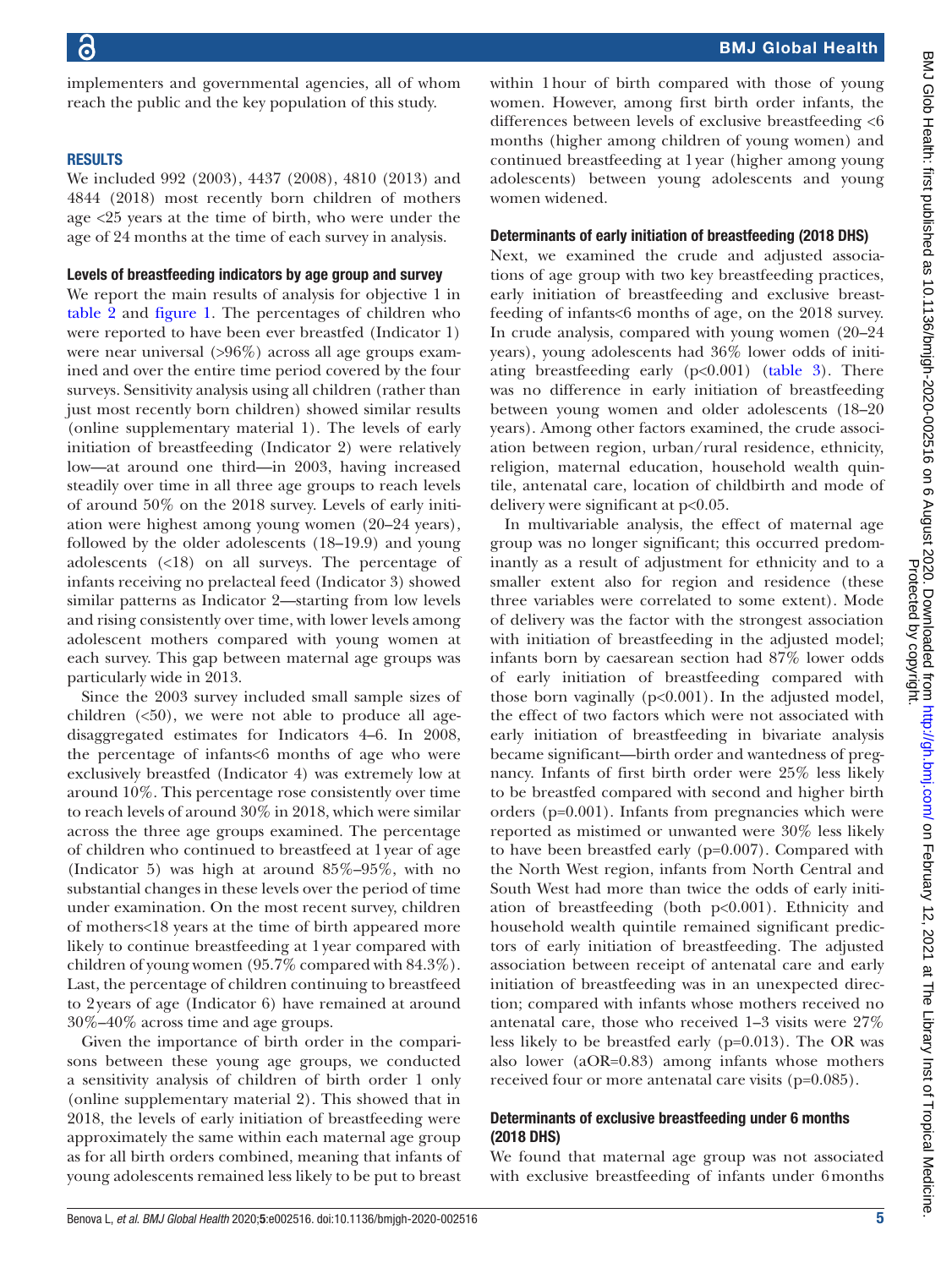<span id="page-5-0"></span>

| Table 2 Comparison of breastfeeding indicators by age of          |                |     |         | mother and survey |      |               |              |      |      |              |      |      |                  |
|-------------------------------------------------------------------|----------------|-----|---------|-------------------|------|---------------|--------------|------|------|--------------|------|------|------------------|
|                                                                   |                |     |         | 2003              |      | 2008          |              |      |      | 2013         |      |      | 2018             |
| Maternal age group                                                | Survey         | z   | న్      | ō<br>95%          | z    | న్            | 95% CI       | z    | న్   | 95% Cl       | z    | న్   | 95% Cl           |
| Ever-breastfed                                                    | $rac{8}{5}$    | 158 | 97.2    | to 98.8<br>93.6   | 672  | 97.6          | 96.2 to 98.5 | 640  | 97.6 | 96.0 to 98.6 | 585  | 96.0 | 93.6 to 97.5     |
|                                                                   | $18 - 19.9$    | 255 | 98.8    | to 99.6<br>96.8   | 1019 | 97.3          | 95.9 to 98.2 | 1101 | 98.4 | 97.3 to 99.0 | 1048 | 96.2 | 94.6 to 97.4     |
|                                                                   | $20 - 24.9$    | 579 | 98.7    | to $99.4$<br>97.2 | 2746 | 98.0          | 97.3 to 98.5 | 3069 | 98.4 | 97.8 to 98.8 | 3211 | 97.5 | 96.8 to 98.0     |
| Early initiation                                                  | $\frac{8}{10}$ | 161 | 32.2    | to 42.0<br>23.7   | 676  | 34.7          | 30.8 to 38.8 | 644  | 37.4 | 33.1 to 41.9 | 585  | 43.7 | 39.1 to 48.5     |
|                                                                   | $18 - 19.9$    | 258 | 33.8    | to 42.6<br>26.1   | 1029 | 35.7          | 32.6 to 38.9 | 1105 | 42.8 | 38.9 to 46.7 | 1048 | 51.7 | 47.9 to 55.5     |
|                                                                   | $20 - 24.9$    | 585 | 36.7    | to $41.7$<br>32.0 | 2774 | 43.7          | 41.3 to 46.2 | 3076 | 45.1 | 42.7 to 47.6 | 3211 | 55.0 | 52.8 to 57.1     |
| No pre-lacteal feed                                               | $\frac{8}{18}$ | 151 | 21.5    | to 32.6<br>13.4   | 654  | 33.8          | 29.7 to 38.2 | 599  | 24.1 | 20.4 to 28.3 | 564  | 41.8 | 36.7 to 47.1     |
|                                                                   | $18 - 19.9$    | 249 | 26.8    | to 34.5<br>20.0   | 982  | 34.2          | 31.0 to 37.6 | 1054 | 30.8 | 27.3 to 34.5 | 1009 | 44.8 | 40.8 to 48.9     |
|                                                                   | $20 - 24.9$    | 570 | 34.3    | to 39.9<br>29.0   | 2676 | 44.1          | 41.9 to 46.4 | 2929 | 39.8 | 37.3 to 42.3 | 3124 | 50.3 | 47.9 to 52.6     |
| Exclusively breastfed <6                                          | $\frac{8}{10}$ | 39  | $\star$ |                   | 151  | 2.8           | 1.1 to 6.8   | 128  | 10.2 | 5.5 to 18.2  | 108  | 24.8 | 15.2 to 37.8     |
| months                                                            | $18 - 19.9$    | 66  | 12.5    | to 24.5<br>5.9    | 221  | 7.6           | 4.8 to 11.8  | 216  | 10.9 | 6.8 to 16.9  | 212  | 30.2 | 23.4 to 38.1     |
|                                                                   | $20 - 24.9$    | 145 | 16.7    | to 30.9<br>2.9    | 685  | 11.4          | 9.1 to 14.2  | 689  | 17.3 | 14.2 to 20.9 | 698  | 28.6 | 25.0 to 32.5     |
| Continued breastfeeding                                           | $rac{8}{5}$    | 24  |         |                   | 134  | 92.7          | 86.7 to 96.1 | 135  | 92.5 | 85.5 to 96.2 | 109  | 95.7 | 89.4 to 98.3     |
| at 1 year                                                         | $18 - 19.9$    | 42  |         |                   | 226  | 90.8          | 85.9 to 94.2 | 230  | 90.6 | 85.2 to 94.1 | 190  | 90.6 | 84.7 to 94.3     |
|                                                                   | $20 - 24.9$    | 104 | 88.9    | to 95.9<br>73.5   | 518  | 83.1          | 79.4 to 86.3 | 581  | 84.4 | 80.6 to 87.6 | 579  | 84.3 | 80.7 to 87.3     |
| Continued breastfeeding                                           | $\frac{8}{10}$ | တ   | $\ast$  |                   | 58   | 45.6          | 32.6 to 59.2 | 73   | 43.3 | 31.4 to 56.2 | 65   | 31.0 | 20.7 to 43.7     |
| at 2 years                                                        | $18 - 19.9$    | 32  |         |                   | 82   | 35.8          | 25.1 to 48.2 | 117  | 45.4 | 36.1 to 54.9 | 136  | 41.1 | $31.2$ to $51.7$ |
|                                                                   | $20 - 24.9$    | 65  | 31.9    | to $45.3$<br>21.0 | 281  | $\frac{1}{5}$ | 25.2 to 37.8 | 367  | 32.1 | 26.8 to 37.9 | 382  | 30.6 | 25.7 to 35.9     |
| N, unweighted number of observations.<br>Sample <50 observations. |                |     |         |                   |      |               |              |      |      |              |      |      |                  |

 $\overline{\partial}$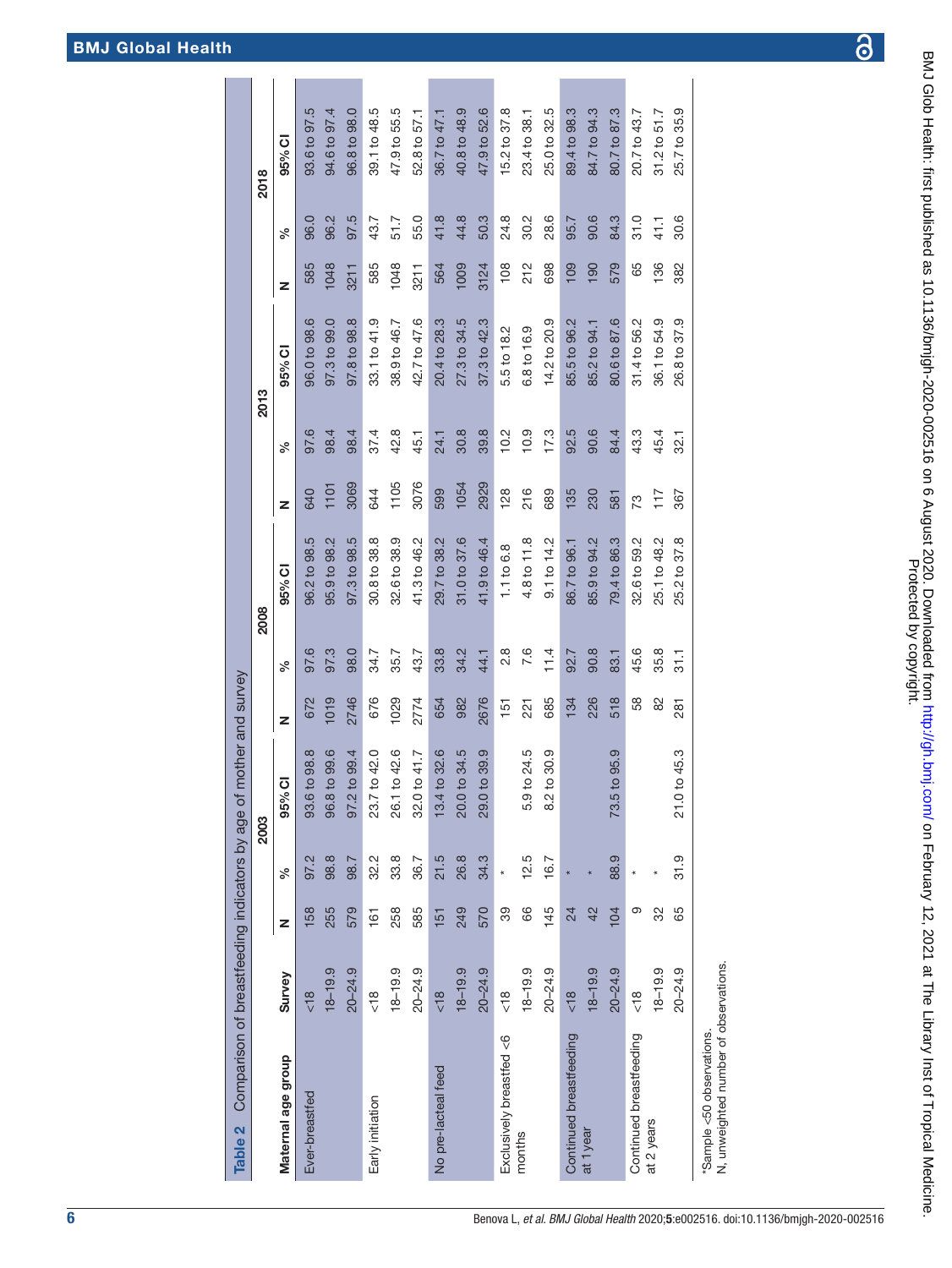

<span id="page-6-0"></span>Figure 1 Time trends in the six breastfeeding indicators, by maternal age group. Estimates are not available for certain age groups on the earliest survey due to small sample sizes  $(n<50)$ .

of age in crude or adjusted analysis ([table](#page-9-0) 4). Compared with infants of second or higher birth order, first-born infants had 1.52 times the odds of being exclusively breastfed (p=0.027) in crude analysis; this association was no longer significant in adjusted analysis. The age group of infant was a strong predictor of exclusive breastfeeding. Compared with infants 5–6 months of age, those 0–1month old were more than three times more likely to be exclusively breastfed  $(aOR 3.16, p<0.001)$  and those 2–3month more than twice as likely (aOR 2.63, p<0.001). Region was not significantly associated with exclusive breastfeeding at the p<0.05 level, but adjusted ORs ranged from 0.50 (South East) to 1.27 (North East), compared with the North West region. It is possible that the lack of significance is related to sample size limitation rather than absence of effect. Compared with the ethnicity category combining Hausa, Fulani and Kanuri/ Beriberi, all three other ethnic groups had higher odds of exclusive breastfeeding; this effect was significant among the Yoruba, Igala, Tiv category only (aOR 3.13, p=0.013). Compared with infants whose mothers reported no antenatal care, those whose mothers received 1–3 or 4+ visits were approximately 60% more likely to have been exclusively breastfed. Early initiation of breastfeeding was not associated with exclusive breastfeeding in adjusted analysis (p=0.845). Delivering in health facilities, and particularly primary health facilities (compared with home birth) and receiving postnatal breastfeeding counselling (compared with not receiving it) carried higher ORs of exclusive breastfeeding, although the p values were greater than >0.05. Notably, variables capturing household wealth, maternal education and maternal empowerment (work, decision-making) were not significantly

associated with exclusive breastfeeding in the adjusted model.

#### **DISCUSSION**

In this in-depth analysis of breastfeeding practices in adolescent girls and young women in Nigeria over a 15-year period, we found that adolescent mothers had consistently lower prevalence for three of the six key breastfeeding indicators compared to young women: early initiation of breastfeeding, exclusive breastfeeding <6 months and no prelacteal feed. The percentage of children ever breastfed was high, and similar across time and maternal age groups. Adolescent mothers had a higher prevalence over the time period for continued breastfeeding at 1 and 2years compared with young women. The finding that adolescents outperform other age groups on continued breastfeeding at 1 and 2years should, however, be interpreted with caution as studies have shown that prolonged breastfeeding within the context of socioeconomic disadvantage may be associated with increased risk of malnutrition if not well supplemented with complementary foods.<sup>72–76</sup> Our findings support evidence provided by other studies that breastfeeding rates and practices vary across maternal age-groups.<sup>52</sup>53 69 70

Despite a general improvement in breastfeeding practices across time and in maternal age groups examined, our study also showed differential patterns in the changes reported over time across key breastfeeding indicators. We note a narrowing of gaps between maternal age groups in the percentage of children<6 months being exclusively breastfed due to more rapid increases among adolescent mothers (from 2.8% in 2008 to 24.8% in 2018) compared with young women (from 16.7% in 2003 to 28.6% in 2018). A similar narrowing was observed for no prelacteal feed indicator with steeper increases among young adolescents (from 21.5% in 2003 to 41.8% in 2018) compared with young women (from 34.3% in 2003 to 50.3% in 2018). These findings suggest the feasibility of improving optimal breastfeeding practices across the board and among specific maternal target groups.

We found that compared with young women and older adolescents, children of young adolescent mothers (<18 years) in the 2018 survey had 36% lower crude odds of early initiation of breastfeeding  $(p<0.001)$ . This effect remained after sensitivity analysis using only children of first-birth order, meaning that infants of young adolescents remained less likely to be put to breast within 1hour of birth compared with those of young women. However, this effect disappeared after adjusting for ethnicity, region and residence. Similarly, we did not find evidence of an association between maternal age group and exclusive breastfeeding of infants<6 months of age. Ethnicity and residence were the most important sociodemographic predictors of both breastfeeding practices examined in multivariable analyses. Adolescent mothers from the Hausa ethnic group, and those residing in the North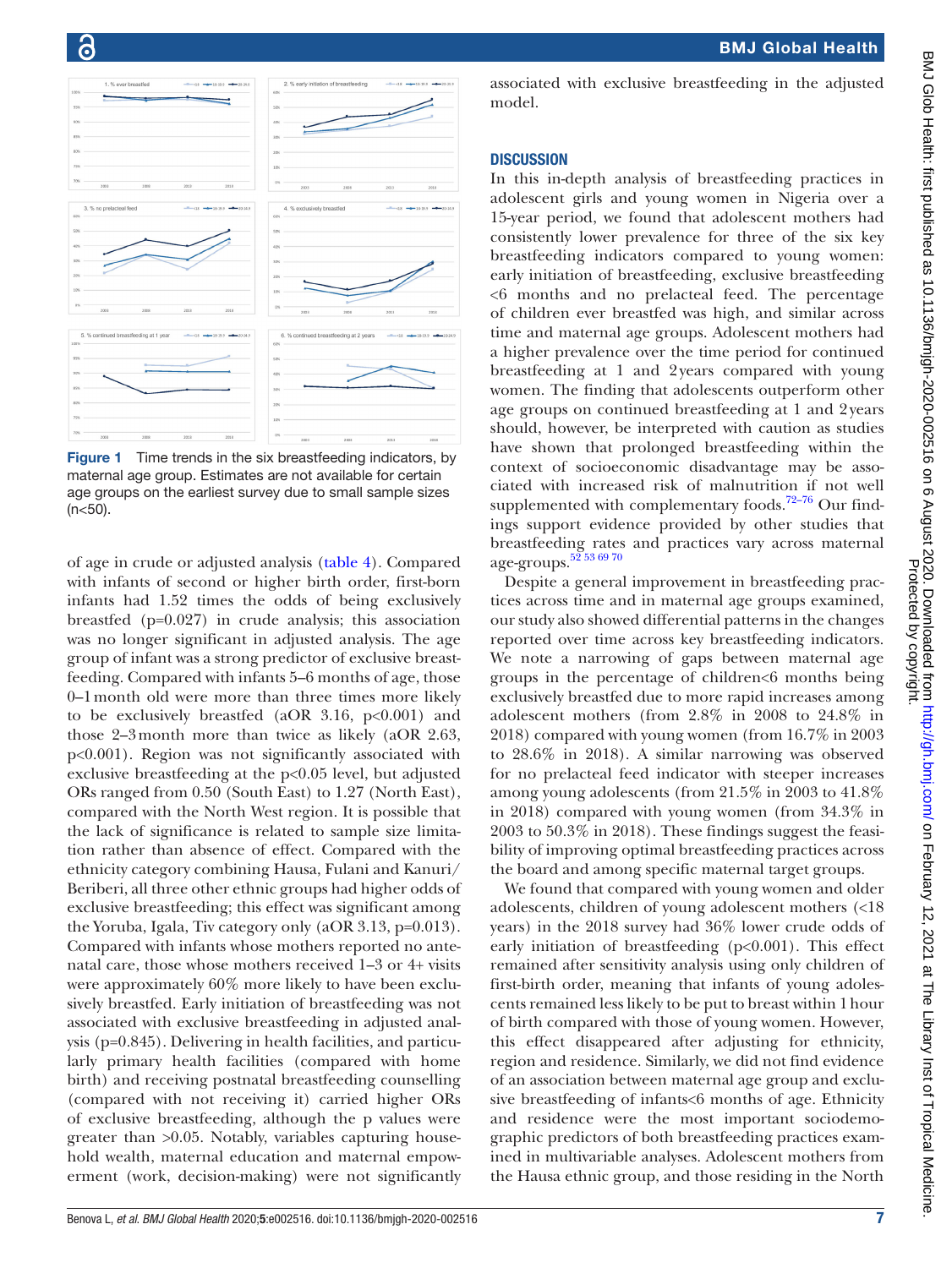<span id="page-7-0"></span>

|                                    | sample        | <b>Distribution of the</b> | <b>Initiated</b><br>breastfeeding<br>early |            | <b>Crude analysis</b> |         |            | <b>Multivariable analysis</b> |           |
|------------------------------------|---------------|----------------------------|--------------------------------------------|------------|-----------------------|---------|------------|-------------------------------|-----------|
|                                    |               |                            |                                            |            |                       | Wald p  |            |                               | Wald p    |
| Factor                             | $\frac{0}{0}$ | 95% CI                     | $\%$                                       | <b>OR</b>  | 95% CI                | value   | aOR        | 95% CI                        | value     |
| Age group                          |               |                            |                                            |            |                       |         |            |                               |           |
| < 18.0                             | 12.6          | 11.4 to 13.7               | 43.7                                       | 0.64       | 0.52 to 0.78          | < 0.001 | 0.99       | 0.78 to 1.28                  | 0.980     |
| 18.0-19.9                          | 21.7          | 20.3 to 23.2               | 51.7                                       | 0.88       | 0.75 to 1.03          | 0.114   | 1.06       | 0.89 to 1.28                  | 0.502     |
| $20.0 - 24.9$                      | 65.7          | 64.0 to 67.5               | 55.0                                       | REF        |                       |         | <b>REF</b> |                               |           |
| <b>Birth order</b>                 |               |                            |                                            |            |                       |         |            |                               |           |
| First                              | 40.0          | 38.2 to 41.9               | 52.1                                       | 0.95       | 0.82 to 1.10          | 0.505   | 0.75       | 0.62 to 0.89                  | 0.001     |
| Second and higher                  | 60.0          | 58.1 to 61.8               | 53.4                                       | <b>REF</b> |                       |         | <b>REF</b> |                               |           |
| Sex of infant                      |               |                            |                                            |            |                       |         |            |                               |           |
| Male                               | 51.8          | 50.1 to 53.4               | 42.3                                       | <b>REF</b> |                       |         | <b>REF</b> |                               |           |
| Female                             | 48.2          | 46.6 to 49.9               | 53.4                                       | 1.05       | 0.91 to 1.20          | 0.509   | 1.05       | 0.92 to 1.21                  | 0.464     |
| Wantedness of pregnancy            |               |                            |                                            |            |                       |         |            |                               |           |
| Wanted                             | 88.1          | 86.9 to 89.2               | 52.5                                       | REF        |                       |         | <b>REF</b> |                               |           |
| Mistimed/unwanted                  |               |                            | 55.7                                       |            | 0.93 to 1.40          | 0.209   | 0.70       |                               | 0.007     |
|                                    | 11.9          | 10.8 to 13.1               |                                            | 1.14       |                       |         |            | 0.54 to 0.91                  |           |
| Region                             |               |                            |                                            |            |                       |         |            |                               |           |
| <b>North Central</b>               | 14.3          | 12.9 to 15.6               | 74.1                                       | 3.59       | 2.89 to 4.45          | < 0.001 | 2.41       | 1.81 to 3.20                  | < 0.001   |
| North East                         | 21.3          | 19.4 to 23.3               | 41.7                                       | 0.90       | 0.73 to 1.11          | 0.320   | 0.82       | 0.66 to 1.03                  | 0.088     |
| North West                         | 40.4          | 37.9 to 43.0               | 44.3                                       | <b>REF</b> |                       |         | <b>REF</b> |                               |           |
| South East                         | 7.2           | 6.3 to 8.2                 | 49.0                                       | 1.21       | 0.91 to 1.59          | 0.185   | 0.57       | 0.32 to 1.02                  | 0.057     |
| South South                        | 7.3           | $6.5$ to $8.1$             | 62.8                                       | 2.12       | 1.61 to 2.79          | < 0.001 | 1.22       | 0.79 to 1.89                  | 0.371     |
| South West                         | 9.5           | 8.2 to 11.0                | 77.4                                       | 4.30       | 3.13 to 5.91          | < 0.001 | 2.27       | 1.45 to 3.55                  | < 0.001   |
| Residence                          |               |                            |                                            |            |                       |         |            |                               |           |
| Rural                              | 30.9          | 28.7 to 33.2               | 49.4                                       | REF        |                       |         | <b>REF</b> |                               |           |
| Urban                              | 69.1          | 66.8 to 71.3               | 60.6                                       | 1.58       | 1.33 to 1.87          | < 0.001 | 1.11       | 0.90 to 1.37                  | 0.327     |
| Ethnicity                          |               |                            |                                            |            |                       |         |            |                               |           |
| Igbo, Ijaw/Izon, Ibibio,<br>Ekoi   | 11.5          | 10.4 to 12.6               | 55.9                                       | 1.61       | 1.29 to 2.01          | < 0.001 | 1.52       | 0.90 to 2.56                  | 0.115     |
| Hausa, Fulani, Kanuri/<br>Beriberi | 54.6          | 51.9 to 57.3               | 44.0                                       | REF        |                       |         | <b>REF</b> |                               |           |
| Yoruba, Igala, Tiv                 | 12.2          | 10.6 to 13.9               | 77.6                                       | 4.41       | 3.32 to 5.85          | < 0.001 | 1.70       | 1.09 to 2.66                  | 0.020     |
| Other+do not know                  | 21.7          | 19.6 to 24.0               | 59.6                                       | 1.88       | 1.56 to 2.67          | < 0.001 | 1.42       | 1.06 to 1.91                  | 0.021     |
| Religion                           |               |                            |                                            |            |                       |         |            |                               |           |
| Christian and other                | 30.8          | 28.6 to 33.0               | 62.7                                       | 1.79       | 1.52 to 2.10          | < 0.001 | 1.15       | 0.87 to 1.52                  | 0.313     |
| Muslim                             | 69.2          | 67.0 to 71.4               | 48.5                                       | <b>REF</b> |                       |         | <b>REF</b> |                               |           |
| Marital status at time of<br>birth |               |                            |                                            |            |                       |         |            |                               |           |
| Married/cohabiting                 | 5.0           | 4.3 to 5.9                 | 52.5                                       | <b>REF</b> |                       |         | <b>REF</b> |                               |           |
| Not married                        | 95.0          | 94.1 to 95.7               | 60.3                                       | 1.38       | 0.99 to 1.91          | 0.055   | 1.14       | 0.78 to 1.67                  | 0.508     |
| Education of mother                |               |                            |                                            |            |                       |         |            |                               |           |
| None                               | 47.1          | 44.5 to 49.5               | 45.7                                       | <b>REF</b> |                       |         | <b>REF</b> |                               |           |
| Primary                            | 13.1          | 11.8 to 14.4               | 51.2                                       | 1.25       | 1.01 to 1.54          | 0.043   | 0.87       | 0.69 to 1.08                  | 0.208     |
| Secondary /higher                  | 39.8          | 37.6 to 42.1               | 61.9                                       | 1.94       | 1.66 to 2.26          | < 0.001 | 1.00       | 0.81 to 1.24                  | 0.964     |
| Household wealth quintile          |               |                            |                                            |            |                       |         |            |                               |           |
| Poorest                            | 23.9          | 21.8 to 26.3               | 42.3                                       | REF        |                       |         | <b>REF</b> |                               |           |
| Poorer                             | 26.7          | 24.8 to 28.9               | 47.9                                       | 1.26       | 1.02 to 1.55          | 0.036   | 1.18       | 0.95 to 1.46                  | 0.131     |
| Middle                             | 21.9          | 19.8 to 23.8               | 54.1                                       | 1.60       | 1.28 to 2.01          | < 0.001 | 1.38       | 1.06 to 1.82                  | 0.018     |
|                                    |               |                            |                                            |            |                       |         |            |                               | Continued |
|                                    |               |                            |                                            |            |                       |         |            |                               |           |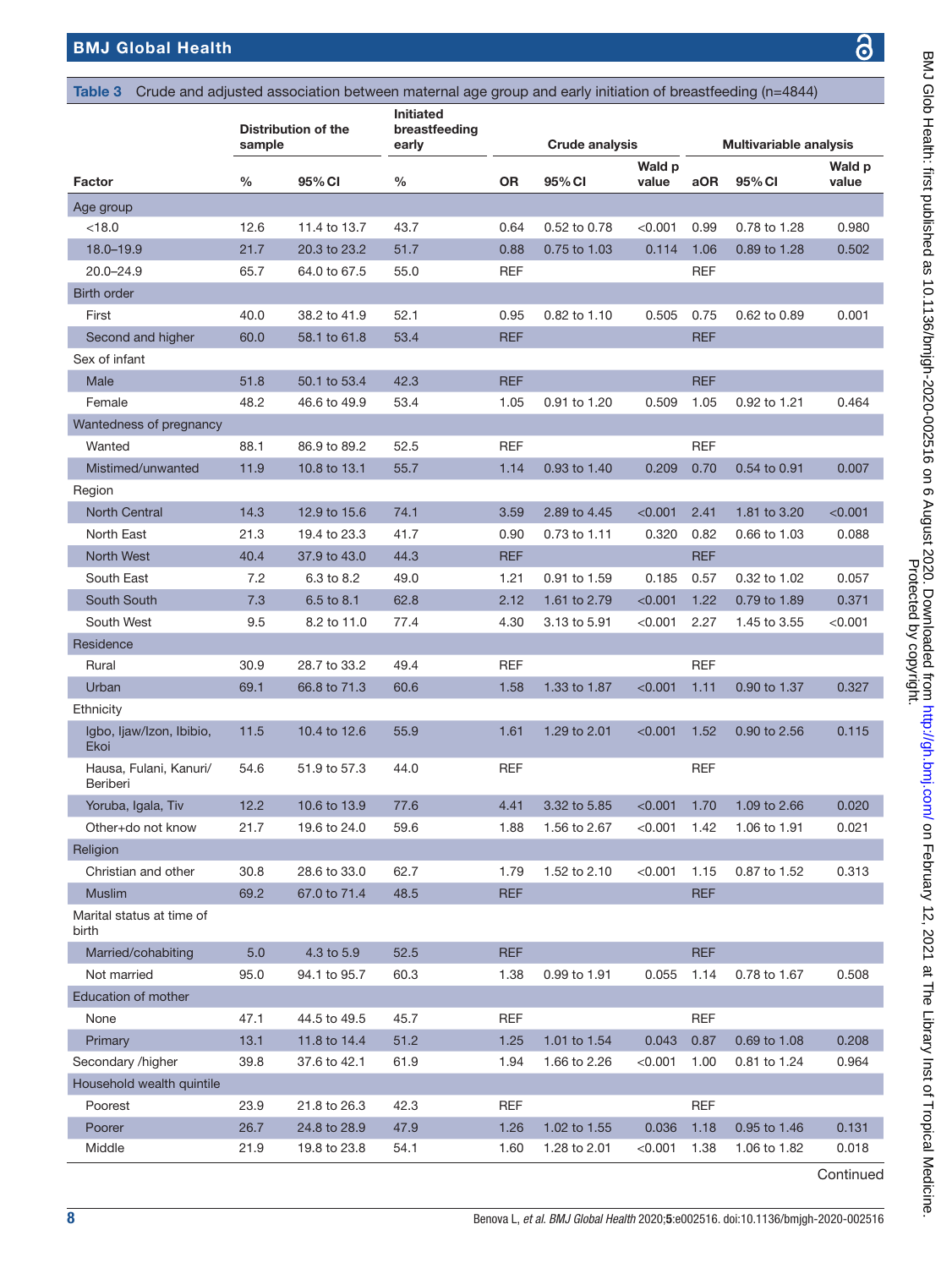#### Table 3 Continued

|                   | sample        | Distribution of the | <b>Initiated</b><br>breastfeeding<br>early |            | <b>Crude analysis</b> |                 |            | <b>Multivariable analysis</b> |                 |
|-------------------|---------------|---------------------|--------------------------------------------|------------|-----------------------|-----------------|------------|-------------------------------|-----------------|
| Factor            | $\frac{0}{0}$ | 95% CI              | $\frac{0}{0}$                              | <b>OR</b>  | 95% CI                | Wald p<br>value | aOR        | 95% CI                        | Wald p<br>value |
| Richer            | 17.8          | 16.1 to 19.7        | 66.9                                       | 2.75       | 2.14 to 3.52          | < 0.001         | 2.11       | 1.57 to 2.82                  | < 0.001         |
| <b>Richest</b>    | 9.7           | 8.6 to 10.9         | 64.0                                       | 2.42       | 1.82 to 3.21          | < 0.001         | 1.73       | 1.18 to 2.52                  | 0.004           |
| Antenatal care    |               |                     |                                            |            |                       |                 |            |                               |                 |
| None              | 25.6          | 23.5 to 27.7        | 51.0                                       | <b>REF</b> |                       |                 | <b>REF</b> |                               |                 |
| $1 - 3$ visits    | 21.6          | 20.1 to 23.2        | 46.9                                       | 0.85       | 0.67 to 1.08          | 0.184           | 0.73       | 0.57 to 0.93                  | 0.013           |
| $4+$ visits       | 52.8          | 50.6 to 55.0        | 56.2                                       | 1.23       | 1.03 to 1.47          | 0.024           | 0.83       | 0.68 to 1.03                  | 0.085           |
| Location of birth |               |                     |                                            |            |                       |                 |            |                               |                 |
| Home              | 62.4          | 60.2 to 64.6        | 47.9                                       | <b>REF</b> |                       |                 | <b>REF</b> |                               |                 |
| Primary           | 15.7          | 14.2 to 17.3        | 60.9                                       | 1.70       | 1.38 to 2.09          | < 0.001         | 1.12       | 0.89 to 1.40                  | 0.336           |
| Hospital          | 21.9          | 20.3 to 23.6        | 61.3                                       | 1.73       | 1.42 to 2.10          | < 0.001         | 1.12       | 0.88 to 1.40                  | 0.347           |
| Mode of delivery  |               |                     |                                            |            |                       |                 |            |                               |                 |
| Vaginal           | 98.5          | 98.0 to 98.9        | 53.3                                       | <b>REF</b> |                       |                 | <b>REF</b> |                               |                 |
| Csection          | 1.5           | 1.2 to 2.0          | 23.5                                       | 0.27       | 0.13 to 0.55          | < 0.001         | 0.13       | 0.07 to 0.25                  | < 0.001         |

aOR, adjusted OR.

West and South East regions, were particularly negatively affected, similarly to findings from other studies.<sup>77–79</sup>

We found that factors related to health service utilisation (mode and place of delivery and number of ANC visits received) were associated with both early breastfeeding initiation and exclusive breastfeeding <6 months, although with differing magnitude and direction of effects. Surprisingly, increased number of ANC visits was also associated with lower odds of early breastfeeding initiation. Previous studies also found negative association between number of ANC visits and early breastfeeding initiation. $80\frac{81}{10}$  Although this finding seems counterintuitive, we believe that frequent ANC visits may signify increased care contact due to potentially complicated pregnancies where women are likely to experience antenatal and intrapartum challenges requiring medical intervention. When coupled with the finding that infants born by caesarean section were 87% less likely to be breastfed within an hour of birth compared with those born vaginally, the result corroborates findings from other studies. $82-84$  Caesarean section birth lowers the likelihood of early breastfeeding initiation due to factors including prolonged separation of mother and child, surgical issues like the effect of anaesthesia and the stress or fatigue from a difficult labour or other maternal complications.<sup>85–89</sup> Overall, this highlights that intrapartum or childbirth experience is an important determinant of early initiation of breastfeeding. Nevertheless, increased engagement with health services outside of the childbirth period (higher number of ANC visits, delivery in health facility and postnatal breastfeeding counselling) was associated with higher likelihood of exclusive breastfeeding of infants<6 months. This is not surprising given that prenatal health services are expected to be sources

of information which can help challenge cultural practices, myths and belief systems unfavourable to optimal breastfeeding practices.<sup>[81 90–93](#page-13-3)</sup>

Birth order and pregnancy wantedness were found to be associated with early initiation of breastfeeding, with first birth order infants 25% less likely to be breastfed compared with second and higher birth orders (p=0.001). A possible explanation for this might be the increased social support that occasions birth of first children in Nigeria. Contrarily, such social support may not necessarily be supportive of optimal breastfeeding habits and may also interfere with the mother's role as the primary carer.<sup>[66 94](#page-12-18)</sup> For example, grandmothers have been documented to play important roles in infant feeding decisions in many LMICs, potentially leading to suboptimal breastfeeding practices such as supplementation and early introduction of solids.  $94-96$  These suggest that interventions to improve breastfeeding practices will be more effective if targeted both at mothers and their social or cultural networks. Infants from pregnancies which were reported as mistimed or unwanted were 30% less likely to have been breastfed early. This corroborates findings from other studies, one possible explanation being that unplanned pregnancies can compromise maternal use of healthcare where breastfeeding counselling is provided and thereby affect breastfeeding practice. $8\overline{0}$  97-99 Finally, the age group of infant was a strong predictor of exclusive breastfeeding; compared with infants 5–6 months of age, those 0–1month old were more than three times more likely to be exclusively breastfed (aOR  $3.16$ ,  $p<0.001$ ) and those 2–3months more than twice as likely (aOR 2.63, p<0.001). These suggest overall shortened duration of exclusive breastfeeding.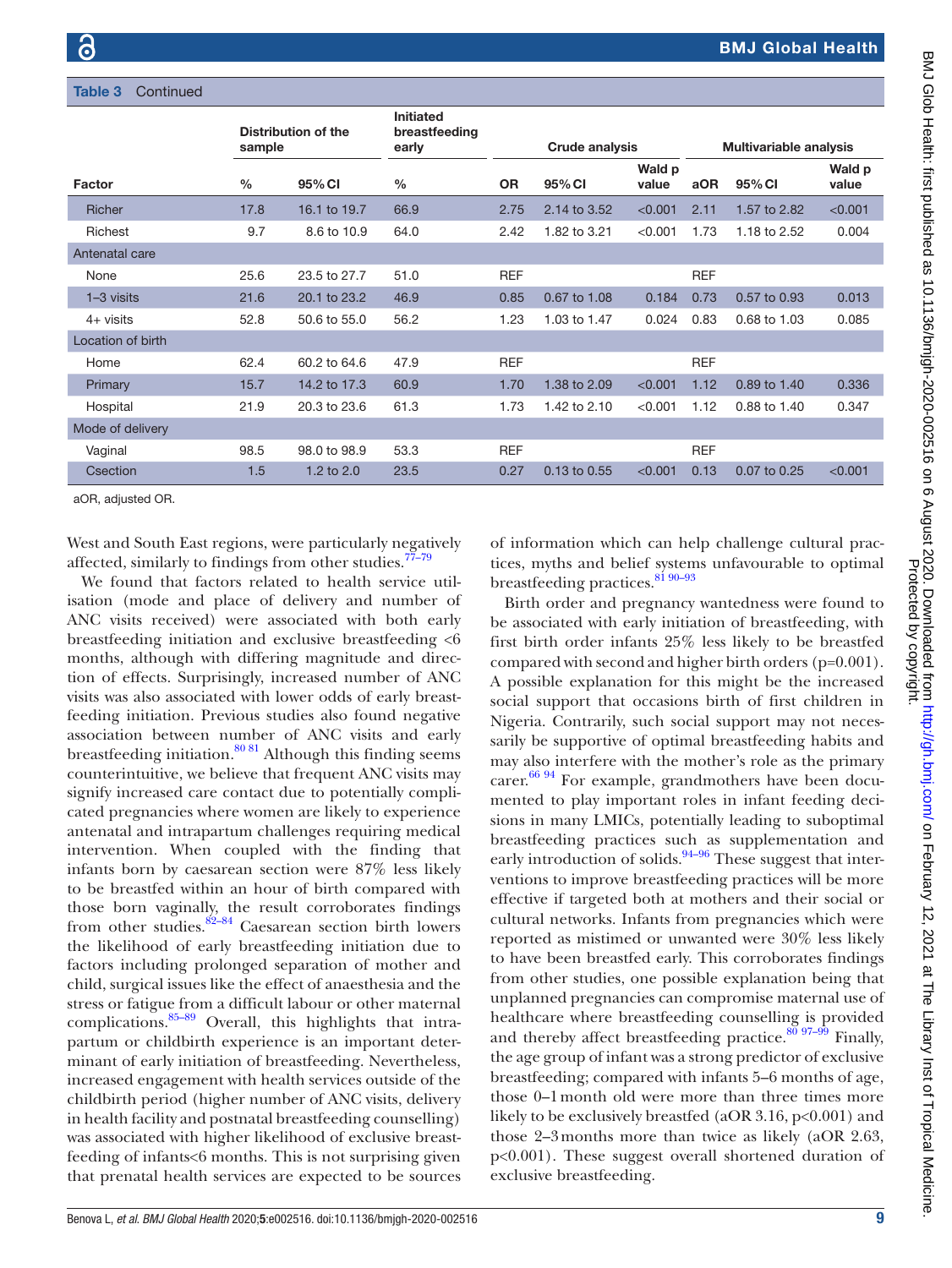<span id="page-9-0"></span>Table 4 Crude and adjusted association between maternal age group and exclusive breastfeeding among children under 6 months (n=1018)

|                                         |               | Description of the sample breastfed | <b>Exclusively</b> |            | <b>Crude analysis</b> |                 |            | <b>Multivariable analysis</b> |                 |
|-----------------------------------------|---------------|-------------------------------------|--------------------|------------|-----------------------|-----------------|------------|-------------------------------|-----------------|
| Factor                                  | $\frac{0}{0}$ | 95% CI                              | %                  | <b>OR</b>  | 95% CI                | Wald p<br>value | aOR        | 95% CI                        | Wald p<br>value |
| Age group                               |               |                                     |                    |            |                       |                 |            |                               |                 |
| < 18.0                                  | 11.6          | 9.5 to 14.1                         | 24.8               | 0.82       | 0.42 to 1.61          | 0.570           | 0.91       | 0.44 to 1.90                  | 0.806           |
| 18.0-19.9                               | 20.6          | 17.8 to 23.8                        | 30.2               | 1.08       | 0.73 to 1.60          | 0.700           | 1.21       | 0.79 to 1.87                  | 0.381           |
| 20.0-24.9                               | 67.8          | 64.5 to 70.9                        | 28.6               | <b>REF</b> |                       |                 | <b>REF</b> |                               |                 |
| <b>Birth order</b>                      |               |                                     |                    |            |                       |                 |            |                               |                 |
| First                                   | 40.7          | 37.4 to 44.1                        | 33.6               | 1.52       | 1.05 to 2.21          | 0.027           | 1.16       | 0.76 to 1.79                  | 0.485           |
| Second and higher                       | 59.3          | 55.9 to 62.6                        | 25.0               | <b>REF</b> |                       |                 | <b>REF</b> |                               |                 |
| Sex of infant                           |               |                                     |                    |            |                       |                 |            |                               |                 |
| Male                                    | 51.3          | 47.8 to 54.7                        | 28.3               | <b>REF</b> |                       |                 |            |                               |                 |
| Female                                  | 48.7          | 45.3 to 52.2                        | 28.7               | 1.02       | 0.75 to 1.39          | 0.898           |            |                               |                 |
| Infant age at survey (in<br>months)     |               |                                     |                    |            |                       |                 |            |                               |                 |
| $0 - 1$                                 | 31.1          | 28.0 to 34.3                        | 35.9               | 2.51       | 1.72 to 3.67          | < 0.001         | 3.16       | 2.13 to 4.66                  | < 0.001         |
| $2 - 3$                                 | 32.6          | 29.1 to 36.3                        | 32.8               | 2.19       | 1.50 to 3.19          | < 0.001         | 2.63       | 1.76 to 3.92                  | < 0.001         |
| $4 - 5$                                 | 36.3          | 32.8 to 40.0                        | 18.2               | <b>REF</b> |                       |                 | <b>REF</b> |                               |                 |
| Wantedness of<br>pregnancy              |               |                                     |                    |            |                       |                 |            |                               |                 |
| Wanted                                  | 87.7          | 85.3 to 89.7                        | 28.2               | <b>REF</b> |                       |                 |            |                               |                 |
| Mistimed/unwanted                       | 12.3          | 10.3 to 14.7                        | 30.4               | 1.11       | 0.72 to 1.70          | 0.634           |            |                               |                 |
| Region                                  |               |                                     |                    |            |                       |                 |            |                               |                 |
| <b>North Central</b>                    | 12.2          | 10.8 to 13.7                        | 31.8               | 1.82       | 1.16 to 2.85          | 0.009           | 1.00       | 0.50 to 2.01                  | 0.996           |
| North East                              | 22.1          | 19.5 to 25.0                        | 29.5               | 1.63       | 1.07 to 2.50          | 0.024           | 1.27       | 0.79 to 2.05                  | 0.317           |
| North West                              | 41.7          | 38.4 to 45.2                        | 20.4               | <b>REF</b> |                       |                 | <b>REF</b> |                               |                 |
| South East                              | 9.2           | 7.9 to 10.6                         | 30.1               | 1.68       | 0.94 to 3.01          | 0.079           | 0.50       | 0.15 to 1.65                  | 0.252           |
| South South                             | 5.4           | 4.6 to 6.3                          | 32.0               | 1.83       | 0.98 to 3.44          | 0.059           | 0.75       | 0.27 to 2.07                  | 0.576           |
| South West                              | 9.4           | 8.1 to 10.9                         | 54.4               | 4.67       | 2.78 to 7.82          | < 0.001         | 0.89       | 0.35 to 2.26                  | 0.811           |
| Residence                               |               |                                     |                    |            |                       |                 |            |                               |                 |
| Rural                                   | 70.3          | 67.6 to 72.9                        | 26.6               | <b>REF</b> |                       |                 | <b>REF</b> |                               |                 |
| Urban                                   | 29.7          | 27.1 to 32.4                        | 33.0               | 1.36       | 0.99 to 1.88          | 0.061           | 1.01       | 0.66 to 1.55                  | 0.957           |
| <b>Ethnicity</b>                        |               |                                     |                    |            |                       |                 |            |                               |                 |
| Igbo, Ijaw/Izon, Ibibio, 11.8<br>Ekoi   |               | 10.2 to 13.6                        | 31.0               | 1.66       | 1.03 to 2.69          | 0.038           | 1.99       | 0.70 to 5.66                  | 0.196           |
| Hausa, Fulani, Kanuri/ 55.6<br>Beriberi |               | 51.9 to 59.2                        | 21.2               | <b>REF</b> |                       |                 | <b>REF</b> |                               |                 |
| Yoruba, Igala, Tiv                      | 11.9          | 10.1 to 14.1                        | 54.9               | 4.51       | 2.82 to 7.20          | < 0.001         | 3.13       | 1.27 to 7.71                  | 0.013           |
| Other +don't know                       | 20.7          | 17.6 to 24.1                        | 31.4               | 1.69       | 1.13 to 2.53          | 0.011           | 1.23       | 0.67 to 2.27                  | 0.497           |
| Religion                                |               |                                     |                    |            |                       |                 |            |                               |                 |
| Christian and other                     | 30.3          | 27.4 to 33.4                        | 35.8               | 1.65       | 1.20 to 2.26          | 0.002           | 1.01       | 0.60 to 1.69                  | 0.984           |
| <b>Muslim</b>                           | 69.7          | 66.7 to 72.6                        | 25.3               | <b>REF</b> |                       |                 | <b>REF</b> |                               |                 |
| Marital status at time of<br>survey     |               |                                     |                    |            |                       |                 |            |                               |                 |
| Married/cohabiting                      | 94.8          | 93.3 to 96.1                        | 28.0               | <b>REF</b> |                       |                 |            |                               |                 |
| Not married                             | 5.2           | 3.9 to 6.7                          | 36.8               | 1.50       | 0.82 to 2.71          | 0.184           |            |                               |                 |
| Education of mother                     |               |                                     |                    |            |                       |                 |            |                               |                 |
| None                                    | 47.6          | 43.7 to 51.5                        | 23.1               | <b>REF</b> |                       |                 | <b>REF</b> |                               |                 |

**Continued**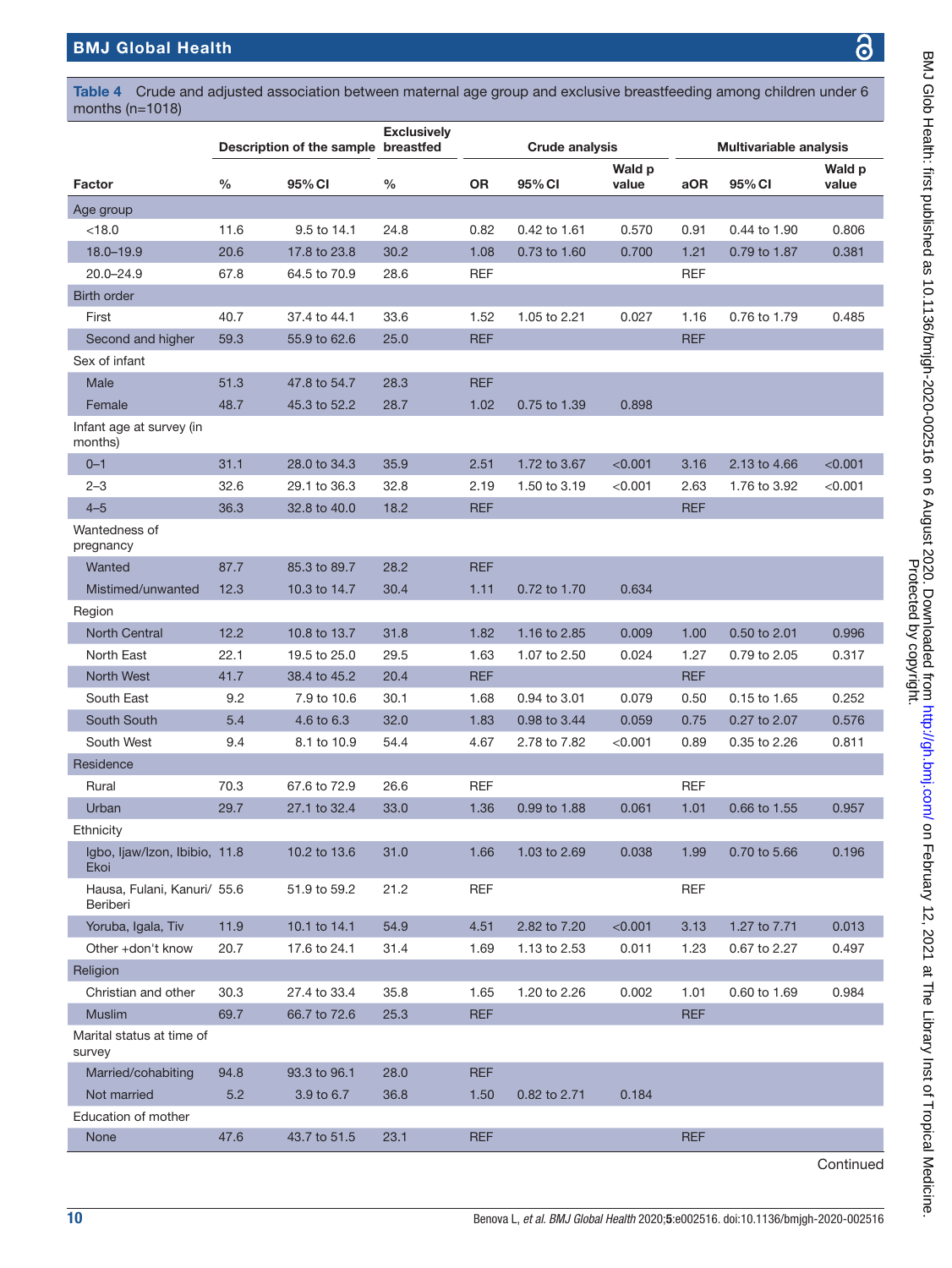Table 4 Continued

|                                             |               | Description of the sample breastfed | <b>Exclusively</b> |            | <b>Crude analysis</b> |                 |            | <b>Multivariable analysis</b> |                 |
|---------------------------------------------|---------------|-------------------------------------|--------------------|------------|-----------------------|-----------------|------------|-------------------------------|-----------------|
| Factor                                      | $\frac{0}{0}$ | 95% CI                              | $\frac{0}{0}$      | <b>OR</b>  | 95% CI                | Wald p<br>value | aOR        | 95% CI                        | Wald p<br>value |
| Primary                                     | 13.8          | 11.5 to 16.5                        | 24.2               | 1.06       | 0.66 to 1.72          | 0.806           | 0.71       | 0.41 to 1.23                  | 0.227           |
| Secondary /higher                           | 38.6          | 35.1 to 42.4                        | 36.7               | 1.92       | 1.37 to 2.70          | < 0.001         | 1.00       | 0.60 to 1.68                  | 0.989           |
| Household wealth<br>quintile                |               |                                     |                    |            |                       |                 |            |                               |                 |
| Poorest                                     | 22.9          | 20.1 to 26.1                        | 28.4               | <b>REF</b> |                       |                 |            |                               |                 |
| Poorer                                      | 29.4          | 26.3 to 32.7                        | 21.5               | 0.69       | 0.44 to 1.07          | 0.097           |            |                               |                 |
| Middle                                      | 21.1          | 18.0 to 24.6                        | 28.8               | 1.02       | 0.64 to 1.63          | 0.938           |            |                               |                 |
| <b>Richer</b>                               | 17.0          | 14.3 to 20.0                        | 35.7               | 1.40       | 0.90 to 2.16          | 0.132           |            |                               |                 |
| Richest                                     | 9.6           | 7.6 to 12.0                         | 36.7               | 1.46       | 0.78 to 2.74          | 0.236           |            |                               |                 |
| Woman working                               |               |                                     |                    |            |                       |                 |            |                               |                 |
| <b>Yes</b>                                  | 49.5          | 46.0 to 53.0                        | 32.6               | 1.50       | 1.09 to 2.05          | 0.011           | 1.25       | 0.89 to 1.76                  | 0.202           |
| No                                          | 50.5          | 47.0 to 54.0                        | 24.4               | <b>REF</b> |                       |                 | <b>REF</b> |                               |                 |
| Decision on woman's<br>healthcare           |               |                                     |                    |            |                       |                 |            |                               |                 |
| Respondent fully or<br>partly               | 33.6          | 30.4 to 37.1                        | 30.1               | 1.13       | 0.82 to 1.56          | 0.469           |            |                               |                 |
| <b>Others</b>                               | 66.4          | 62.9 to 69.7                        | 27.7               | <b>REF</b> |                       |                 |            |                               |                 |
| Antenatal care                              |               |                                     |                    |            |                       |                 |            |                               |                 |
| none                                        | 23.2          | 20.3 to 26.4                        | 17.7               | <b>REF</b> |                       |                 | <b>REF</b> |                               |                 |
| $1 - 3$ visits                              | 22.7          | 19.8 to 25.9                        | 28.9               | 1.88       | 1.07 to 3.31          | 0.029           | 1.67       | 0.91 to 3.03                  | 0.095           |
| 4+ visits                                   | 54.1          | 50.3 to 57.9                        | 33.0               | 2.28       | 1.48 to 3.51          | < 0.001         | 1.61       | 0.93 to 2.77                  | 0.089           |
| Location of birth                           |               |                                     |                    |            |                       |                 |            |                               |                 |
| Home                                        | 63.0          | 59.4 to 66.4                        | 22.6               | <b>REF</b> |                       |                 | <b>REF</b> |                               |                 |
| Primary                                     | 15.0          | 12.7 to 17.6                        | 44.5               | 2.74       | 1.84 to 4.09          | < 0.001         | 1.64       | 1.00 to 2.70                  | 0.052           |
| Hospital                                    | 22.0          | 19.1 to 25.3                        | 34.3               | 1.79       | 1.21 to 2.63          | 0.003           | 1.20       | 0.74 to 1.96                  | 0.457           |
| Mode of delivery                            |               |                                     |                    |            |                       |                 |            |                               |                 |
| Vaginal                                     | 98.8          | 98.0 to 99.3                        | 28.5               | <b>REF</b> |                       |                 |            |                               |                 |
| Csection                                    | 1.2           | 0.7 to 2.1                          | 28.8               | 1.02       | 0.29 to 3.50          | 0.981           |            |                               |                 |
| Initiated breastfeeding<br>early            |               |                                     |                    |            |                       |                 |            |                               |                 |
| Yes                                         | 47.8          | 44.3 to 51.4                        | 31.7               | <b>REF</b> |                       |                 | <b>REF</b> |                               |                 |
| <b>No</b>                                   | 52.2          | 48.6 to 55.8                        | 25.0               | 0.72       | 0.51 to 1.02          | 0.061           | 0.97       | 0.67 to 1.38                  | 0.845           |
| Received postnatal<br>breastfeeding support |               |                                     |                    |            |                       |                 |            |                               |                 |
| <b>Yes</b>                                  | 18.3          | 15.9 to 21.0                        | 43.2               | 2.26       | 1.50 to 3.43          | < 0.001         | 1.51       | 0.85 to 2.68                  | 0.159           |
| No                                          | 81.7          | 79.0 to 84.1                        | 25.2               | <b>REF</b> |                       |                 | <b>REF</b> |                               |                 |

aOR, adjusted OR.

#### Limitations

The DHS sampling methodology excludes adolescent mothers living in institutions. Furthermore, due to small sample sizes, we did not conduct multivariable analysis of continued breastfeeding at 1 or 2years, the indicators where, in descriptive analyses, adolescent girls had higher prevalence of optimal breastfeeding compared with young women. Nevertheless, it would be important to examine why and under what individual and contextual conditions adolescent and young mothers breastfeed longer. Findings

in this paper are also limited by the fact that women's selfreport on breastfeeding practices is not always reliable and is prone to socially desirable answers.<sup>[100](#page-13-5)</sup> In large surveys such as the DHS however, it is not feasible to prospectively collect data on feeding practices, but they nonetheless provide indicative information on a population level.

#### **CONCLUSION**

Conducting a contextualised disaggregated analysis on breastfeeding practices in adolescent and young women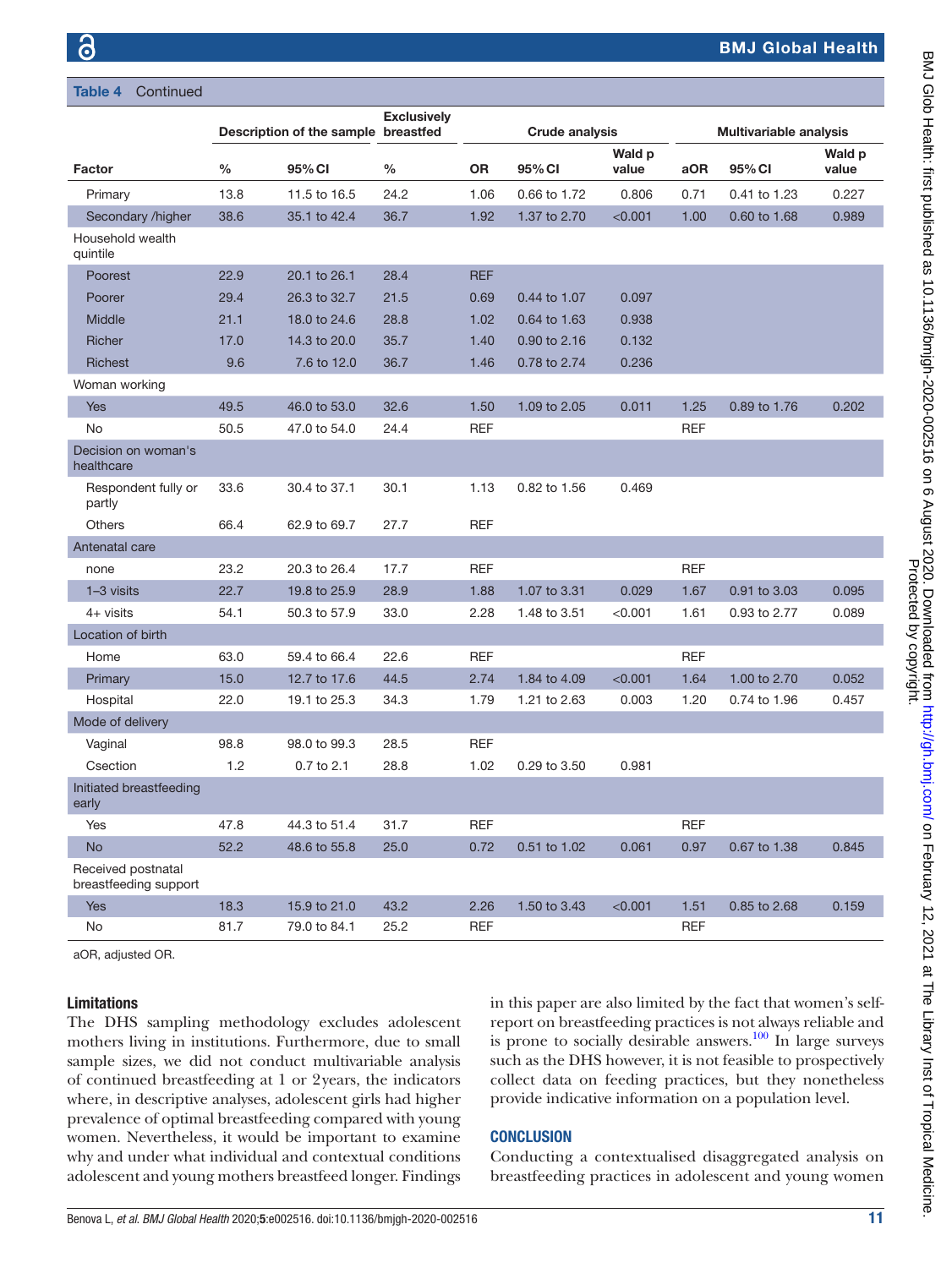#### BMJ Global Health

has shed light on key issues that need to be addressed. In most other studies, maternal age in relation to breastfeeding is explored as a confounder and rarely as the main exposure of interest. Environmental, professional and familial circumstances may explain higher rates of exclusive breastfeeding in younger maternal age groups (unemployment, school dropout, direct family support), making it an opportunistic practice. In addition to other health benefits, breastfeeding may play a crucial role via lactational amenorrhea—serving a protective effect against repeat unwanted pregnancies in adolescents and young women. Less than 20% of mothers in the 2018 DHS sample of adolescent and young women reported receiving postnatal breastfeeding counselling. There is an urgent need to explore initiatives to better support breastfeeding and nutritional practices in adolescents and young women. In Nigeria specifically, these should retain a strong focus on ethnic groups and geographic regions that are lagging behind. Our findings show that in Nigeria, beyond early initiation and continuation of breastfeeding practices, where these practices occur (geographic region and residence), in which groups (ethnicity, social support systems and maternal age) and how (continued breastfeeding at the risk of poor supplementation), hold significant bearing. Future observational and intervention studies can expect to find heterogeneous results across maternal age groups and contexts.

Twitter Lenka Benova [@lenkabenova](https://twitter.com/lenkabenova), Ibukun-Oluwa Omolade Abejirinde [@lade\\_](https://twitter.com/lade_abeji) [abeji](https://twitter.com/lade_abeji) and Okikiolu Badejo [@badejokikiolu](https://twitter.com/badejokikiolu)

Contributors LB conceptualised the study with input from MS, I-OOA and OB. LB conducted the data analysis. All authors contributed to interpretation of findings. LB and OB wrote the first draft, which was revised and approved by all authors.

Funding This study was funded by Fonds Wetenschappelijk Onderzoek (Senior Postdoctoral Fellow (to LB)), Belgian Development Cooperation (Doctoral Scholarship (to OB)).

Competing interests None declared.

Patient and public involvement Patients and/or the public were not involved in the design, or conduct, or reporting, or dissemination plans of this research.

Patient consent for publication Not required.

Provenance and peer review Not commissioned; externally peer reviewed.

Data availability statement Data are available in a public, open access repository. Data are available for research purposes on www.dhsprogram.com after registration.

Open access This is an open access article distributed in accordance with the Creative Commons Attribution Non Commercial (CC BY-NC 4.0) license, which permits others to distribute, remix, adapt, build upon this work non-commercially, and license their derivative works on different terms, provided the original work is properly cited, appropriate credit is given, any changes made indicated, and the use is non-commercial. See: [http://creativecommons.org/licenses/by-nc/4.0/.](http://creativecommons.org/licenses/by-nc/4.0/)

#### ORCID iD

Ibukun-Oluwa Omolade Abejirinde <http://orcid.org/0000-0003-0139-0541>

#### <span id="page-11-0"></span>**REFERENCES**

- 1 Bhandari N, Kabir AKMI, Salam MA. Mainstreaming nutrition into maternal and child health programmes: scaling up of exclusive breastfeeding. *[Matern Child Nutr](http://dx.doi.org/10.1111/j.1740-8709.2007.00126.x)* 2008;4:5–23.
- 2 Black RE, Allen LH, Bhutta ZA, *et al*. Maternal and child undernutrition: global and regional exposures and health consequences. *[Lancet](http://dx.doi.org/10.1016/S0140-6736(07)61690-0)* 2008;371:243–60.
- 3 Edmond KM, Zandoh C, Quigley MA, *et al*. Delayed breastfeeding initiation increases risk of neonatal mortality. *[Pediatrics](http://dx.doi.org/10.1542/peds.2005-1496)* 2006;117:e380–6.
- 4 Debes AK, Kohli A, Walker N, *et al*. Time to initiation of breastfeeding and neonatal mortality and morbidity: a systematic review. *[BMC Public Health](http://dx.doi.org/10.1186/1471-2458-13-S3-S19)* 2013;13:S19.
- <span id="page-11-1"></span>5 Victora CG, Bahl R, Barros AJD, *et al*. Breastfeeding in the 21st century: epidemiology, mechanisms, and lifelong effect. *[Lancet](http://dx.doi.org/10.1016/S0140-6736(15)01024-7)* 2016;387:475–90.
- 6 Belfield CR, Kelly IR. The benefits of breast feeding across the early years of childhood. *[J Hum Cap](http://dx.doi.org/10.1086/667415)* 2012;6:251–77.
- <span id="page-11-2"></span>7 Abedi P, Jahanfar S, Namvar F, *et al*. Breastfeeding or nipple stimulation for reducing postpartum haemorrhage in the third stage of labour. *[Cochrane Database Syst Rev](http://dx.doi.org/10.1002/14651858.CD010845.pub2)* 2016;36.
- 8 Unar-Munguía M, Meza R, Colchero MA, *et al*. Economic and disease burden of breast cancer associated with suboptimal breastfeeding practices in Mexico. *[Cancer Causes Control](http://dx.doi.org/10.1007/s10552-017-0965-0)* 2017;28:1381–91.
- <span id="page-11-3"></span>9 Short RV, Lewis PR, Renfree MB, Shaw G, *et al*. Contraceptive effects of extended lactational amenorrhoea: beyond the Bellagio consensus. *[Lancet](http://dx.doi.org/10.1016/0140-6736(91)90288-Z)* 1991;337:715–7.
- 10 Van der Wijden C, Manion C. Lactational amenorrhoea method for family planning. Cochrane fertility regulation group. *Cochrane Database Syst Rev* 2015.
- <span id="page-11-4"></span>11 Hanushek EA, Woessmann L. The role of cognitive skills in economic development. *[J Econ Lit](http://dx.doi.org/10.1257/jel.46.3.607)* 2008;46:607–68.
- 12 Horta BL, Loret de Mola C, Victora CG. Breastfeeding and intelligence: a systematic review and meta-analysis. *[Acta Paediatr](http://dx.doi.org/10.1111/apa.13139)* 2015;104:14–19.
- 13 Lowson K, Offer C, Watson J, *et al*. The economic benefits of increasing kangaroo skin-to-skin care and breastfeeding in neonatal units: analysis of a pragmatic intervention in clinical practice. *[Int Breastfeed J](http://dx.doi.org/10.1186/s13006-015-0035-8)* 2015;10:11.
- 14 Duazo P, Avila J, Kuzawa CW. Breastfeeding and later psychosocial development in the Philippines. *[Am J Hum Biol](http://dx.doi.org/10.1002/ajhb.21073)* 2010;22:725–30.
- <span id="page-11-5"></span>15 WHO. Global nutrition targets 2025: breastfeeding policy brief, 2014. Available: [https://www.who.int/nutrition/publications/](https://www.who.int/nutrition/publications/%20globaltargets2025_policybrief_breastfeeding/en/)  [globaltargets2025\\_policybrief\\_breastfeeding/en/](https://www.who.int/nutrition/publications/%20globaltargets2025_policybrief_breastfeeding/en/)
- <span id="page-11-6"></span>16 Forouzanfar MH, Afshin A, Alexander LT, *et al*. Global, regional, and national comparative risk assessment of 79 behavioural, environmental and occupational, and metabolic risks or clusters of risks, 1990-2015: a systematic analysis for the global burden of disease study 2015. *[Lancet](http://dx.doi.org/10.1016/S0140-6736(16)31679-8)* 2016;388:1659–724.
- <span id="page-11-7"></span>17 Lim SS, Vos T, Flaxman AD, *et al*. A comparative risk assessment of burden of disease and injury attributable to 67 risk factors and risk factor clusters in 21 regions, 1990-2010: a systematic analysis for the global burden of disease study 2010. *[Lancet](http://dx.doi.org/10.1016/S0140-6736(12)61766-8)* 2012;380:2224–60.
- 18 Roberts T, Carnahan E, Gakidou E. Burden attributable to suboptimal breastfeeding: a cross-country analysis of countryspecific trends and their relation to child health inequalities. *[Lancet](http://dx.doi.org/10.1016/S0140-6736(13)61380-X)* 2013;381:S126.
- 19 Sankar MJ, Sinha B, Chowdhury R, *et al*. Optimal breastfeeding practices and infant and child mortality: a systematic review and meta-analysis. *[Acta Paediatr](http://dx.doi.org/10.1111/apa.13147)* 2015;104:3–13.
- 20 Bartick MC, Schwarz EB, Green BD, *et al*. Suboptimal breastfeeding in the United States: maternal and pediatric health outcomes and costs. *[Matern Child Nutr](http://dx.doi.org/10.1111/mcn.12366)* 2017;13:e12366.
- <span id="page-11-8"></span>21 Holla-Bhar R, Iellamo A, Gupta A, *et al*. Investing in breastfeeding - the world breastfeeding costing initiative. *[Int Breastfeed J](http://dx.doi.org/10.1186/s13006-015-0032-y)* 2015;10:8.
- <span id="page-11-10"></span>22 WHO U. Nurturing the health and wealth of nations: the investment case for breastfeeding; the global breastfeeding collective, 2017. Available: [https://www.who.int/nutrition/publications/infantfeeding/](https://www.who.int/nutrition/publications/infantfeeding/global-bf-collective-investmentcase.pdf?ua=1) [global-bf-collective-investmentcase.pdf?ua=1](https://www.who.int/nutrition/publications/infantfeeding/global-bf-collective-investmentcase.pdf?ua=1) [Accessed 25 Jan 2020].
- <span id="page-11-9"></span>23 Kimani-Murage EW, Madise NJ, Fotso J-C, *et al*. Patterns and determinants of breastfeeding and complementary feeding practices in urban informal settlements, Nairobi Kenya. *[BMC Public](http://dx.doi.org/10.1186/1471-2458-11-396)  [Health](http://dx.doi.org/10.1186/1471-2458-11-396)* 2011;11:396.
- 24 Senarath U, Dibley MJ, Agho KE. Breastfeeding practices and associated factors among children under 24 months of age in Timor-Leste. *[Eur J Clin Nutr](http://dx.doi.org/10.1038/sj.ejcn.1602536)* 2007;61:387–97.
- 25 Ogunlesi TA. Maternal socio-demographic factors influencing the initiation and exclusivity of breastfeeding in a Nigerian semi-urban setting. *[Matern Child Health J](http://dx.doi.org/10.1007/s10995-008-0440-3)* 2010;14:459–65.
- 26 Tan KL. Factors associated with exclusive breastfeeding among infants under six months of age in Peninsular Malaysia. *[Int](http://dx.doi.org/10.1186/1746-4358-6-2)  [Breastfeed J](http://dx.doi.org/10.1186/1746-4358-6-2)* 2011;6:2.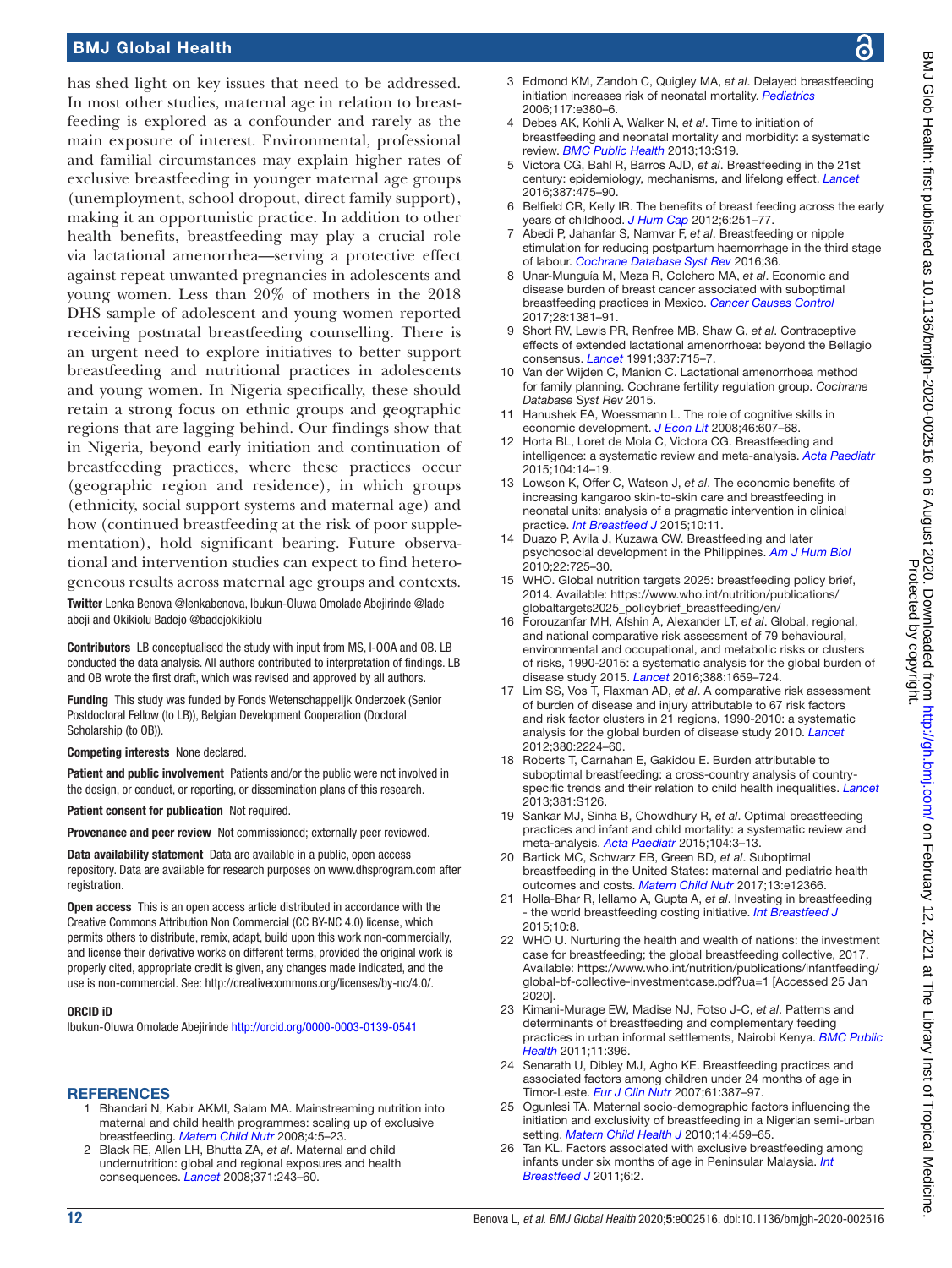# 6

### BMJ Global Health

- 27 Erkkola M, Salmenhaara M, Kronberg-Kippilä C, *et al*. Determinants of breast-feeding in a Finnish birth cohort. *[Public Health Nutr](http://dx.doi.org/10.1017/S1368980009991777)* 2010;13:504–13.
- 28 Oddo VM, Ickes SB. Maternal employment in low- and middleincome countries is associated with improved infant and young child feeding. *[Am J Clin Nutr](http://dx.doi.org/10.1093/ajcn/nqy001)* 2018;107:335–44.
- <span id="page-12-0"></span>29 Ogbo FA, Agho KE, Page A. Determinants of suboptimal breastfeeding practices in Nigeria: evidence from the 2008 demographic and health survey. *[BMC Public Health](http://dx.doi.org/10.1186/s12889-015-1595-7)* 2015;15:259.
- 30 Vieira TO, Vieira GO, de Oliveira NF, *et al*. Duration of exclusive breastfeeding in a Brazilian population: new determinants in a cohort study. *[BMC Pregnancy Childbirth](http://dx.doi.org/10.1186/1471-2393-14-175)* 2014;14:175.
- <span id="page-12-1"></span>31 Shifraw T, Worku A, Berhane Y. Factors associated exclusive breastfeeding practices of urban women in Addis Ababa public health centers, Ethiopia: a cross sectional study. *[Int Breastfeed J](http://dx.doi.org/10.1186/s13006-015-0047-4)* 2015;10:22.
- <span id="page-12-2"></span>32 Agho KE, Dibley MJ, Odiase JI, *et al*. Determinants of exclusive breastfeeding in Nigeria. *[BMC Pregnancy Childbirth](http://dx.doi.org/10.1186/1471-2393-11-2)* 2011;11:2.
- <span id="page-12-3"></span>33 Aidam BA, Pérez-Escamilla R, Lartey A, *et al*. Factors associated with exclusive breastfeeding in Accra, Ghana. *[Eur J Clin Nutr](http://dx.doi.org/10.1038/sj.ejcn.1602144)* 2005;59:789–96.
- 34 Tampah-Naah AM, Kumi-Kyereme A. Determinants of exclusive breastfeeding among mothers in Ghana: a cross-sectional study. *[Int Breastfeed J](http://dx.doi.org/10.1186/1746-4358-8-13)* 2013;8:13.
- Seid AM, Yesuf ME, Koye DN. Prevalence of exclusive breastfeeding practices and associated factors among mothers in Bahir Dar City, Northwest Ethiopia: a community based crosssectional study. *[Int Breastfeed J](http://dx.doi.org/10.1186/1746-4358-8-14)* 2013;8:14.
- 36 Bergamaschi N, Oakley L, Benova L. Is childbirth location associated with higher rates of favourable early breastfeeding practices in sub-Saharan Africa? *[J Glob Health](http://dx.doi.org/10.7189/jogh.09.010417)* 2019;9:010417.
- 37 Alemayehu T, Haidar J, Habte D. Determinants of exclusive breastfeeding practices in Ethiopia. *[Ethiop J Health Dev](http://dx.doi.org/10.4314/ejhd.v23i1.44832)* 2009;23.
- 38 Nukpezah RN, Nuvor SV, Ninnoni J. Knowledge and practice of exclusive breastfeeding among mothers in the tamale metropolis of Ghana. *[Reprod Health](http://dx.doi.org/10.1186/s12978-018-0579-3)* 2018;15:140.
- <span id="page-12-4"></span>39 Veeranki SP, Nishimura H, Krupp K, *et al*. Suboptimal breastfeeding practices among women in rural and low-resource settings: a study of women in rural Mysore, India. *[Ann Glob Health](http://dx.doi.org/10.1016/j.aogh.2017.10.012)* 2017;83:577–83.
- 40 Kitano N, Nomura K, Kido M, *et al*. Combined effects of maternal age and parity on successful initiation of exclusive breastfeeding. *[Prev Med Rep](http://dx.doi.org/10.1016/j.pmedr.2015.12.010)* 2016;3:121–6.
- <span id="page-12-5"></span>41 Ludvigsson JF, Ludvigsson J. Socio-economic determinants, maternal smoking and coffee consumption, and exclusive breastfeeding in 10205 children. *[Acta Paediatr](http://dx.doi.org/10.1111/j.1651-2227.2005.tb02093.x)* 1992;94:1310–9.
- 42 Amin T, Hablas H, Al Qader AA. Determinants of initiation and exclusivity of breastfeeding in al Hassa, Saudi Arabia. *[Breastfeed](http://dx.doi.org/10.1089/bfm.2010.0018)  [Med](http://dx.doi.org/10.1089/bfm.2010.0018)* 2011;6:59–68.
- 43 Jara-Palacios Miguel Á, Cornejo AC, Peláez GA, *et al*. Prevalence and determinants of exclusive breastfeeding among adolescent mothers from Quito, Ecuador: a cross-sectional study. *[Int](http://dx.doi.org/10.1186/s13006-015-0058-1)  [Breastfeed J](http://dx.doi.org/10.1186/s13006-015-0058-1)* 2015;10:33.
- <span id="page-12-6"></span>44 Ever-Hadani P, Seidman DS, Manor O, *et al*. Breast feeding in Israel: maternal factors associated with choice and duration. *[J](http://dx.doi.org/10.1136/jech.48.3.281)  [Epidemiol Community Health](http://dx.doi.org/10.1136/jech.48.3.281)* 1994;48:281–5.
- 45 Hromi-Fiedler AJ, Pérez-Escamilla R. Unintended pregnancies are associated with less likelihood of prolonged breast-feeding: an analysis of 18 demographic and health surveys. *[Public Health Nutr](http://dx.doi.org/10.1079/PHN2006856)* 2006;9:306–12.
- 46 Tarrant RC, Younger KM, Sheridan-Pereira M, *et al*. The prevalence and determinants of breast-feeding initiation and duration in a sample of women in Ireland. *[Public Health Nutr](http://dx.doi.org/10.1017/S1368980009991522)* 2010;13:760–70.
- 47 Dennis C-L, Gagnon A, Van Hulst A, *et al*. Prediction of duration of breastfeeding among migrant and Canadian-born women: results from a multi-center study. *[J Pediatr](http://dx.doi.org/10.1016/j.jpeds.2012.06.041)* 2013;162:72–9.
- <span id="page-12-7"></span>48 Finlay JE, Özaltin E, Canning D. The association of maternal age with infant mortality, child anthropometric failure, diarrhoea and anaemia for first births: evidence from 55 low- and middle-income countries. *[BMJ Open](http://dx.doi.org/10.1136/bmjopen-2011-000226)* 2011;1:e000226.
- <span id="page-12-8"></span>49 Patton GC, Sawyer SM, Santelli JS, *et al*. Our future: a Lancet commission on adolescent health and wellbeing. *[Lancet](http://dx.doi.org/10.1016/S0140-6736(16)00579-1)* 2016;387:2423–78.
- 50 Requejo J, Diaz T, Park L, *et al*. Assessing coverage of interventions for reproductive, maternal, newborn, child, and adolescent health and nutrition. *[BMJ](http://dx.doi.org/10.1136/bmj.l6915)* 2020;368:l6915.
- <span id="page-12-9"></span>51 Azzopardi PS, Hearps SJC, Francis KL, *et al*. Progress in adolescent health and wellbeing: tracking 12 headline indicators for 195 countries and territories, 1990-2016. *[Lancet](http://dx.doi.org/10.1016/S0140-6736(18)32427-9)* 2019;393:1101–18.
- <span id="page-12-10"></span>52 Sipsma HL, Magriples U, Divney A, *et al*. Breastfeeding behavior among adolescents: initiation, duration, and exclusivity. *[J Adolesc](http://dx.doi.org/10.1016/j.jadohealth.2013.04.005)  [Health](http://dx.doi.org/10.1016/j.jadohealth.2013.04.005)* 2013;53:394–400.
- 53 Sipsma HL, Jones KL, Cole-Lewis H. Breastfeeding among adolescent mothers: a systematic review of interventions from high-income countries. *[J Hum Lact](http://dx.doi.org/10.1177/0890334414561264)* 2015;31:221–9.
- 54 Asare BY-A, Preko JV, Baafi D, *et al*. Breastfeeding practices and determinants of exclusive breastfeeding in a cross-sectional study at a child welfare clinic in Tema Manhean, Ghana. *[Int Breastfeed J](http://dx.doi.org/10.1186/s13006-018-0156-y)* 2018;13:12.
- 55 Olufunlayo TF, Roberts AA, MacArthur C, *et al*. Improving exclusive breastfeeding in low and middle-income countries: a systematic review. *[Matern Child Nutr](http://dx.doi.org/10.1111/mcn.12788)* 2019;15:e12788.
- 56 Sinha B, Chowdhury R, Sankar MJ, *et al*. Interventions to improve breastfeeding outcomes: a systematic review and meta-analysis. *[Acta Paediatr](http://dx.doi.org/10.1111/apa.13127)* 2015;104:114–34.
- 57 Rollins N, Doherty T. Improving breastfeeding practices at scale. *[Lancet Glob Health](http://dx.doi.org/10.1016/S2214-109X(18)30557-6)* 2019;7:e292–3.
- 58 Wiemann CM, DuBois JC, Berenson AB. Strategies to promote breast-feeding among adolescent mothers. *[Arch Pediatr Adolesc](http://dx.doi.org/10.1001/archpedi.152.9.862)  [Med](http://dx.doi.org/10.1001/archpedi.152.9.862)* 1998;152:862–9.
- 59 Smith PH, Coley SL, Labbok MH, *et al*. Early breastfeeding experiences of adolescent mothers: a qualitative prospective study. *[Int Breastfeed J](http://dx.doi.org/10.1186/1746-4358-7-13)* 2012;7:13.
- 60 Camarotti CM, Nakano AMS, Pereira CR, *et al*. The experience of breastfeeding in a group of teenage mothers. *Acta Paul Enferm* 2011;24:55–60.
- <span id="page-12-11"></span>61 The World Bank. The world bank Nigeria, 2020. Available: [https://](https://data.worldbank.org/country/nigeria) [data.worldbank.org/country/nigeria](https://data.worldbank.org/country/nigeria) [Accessed 23 Feb 2020].
- <span id="page-12-12"></span>62 Adegbami A, Uche CIN, Ethnicity UCIN. Ethnicity and ethnic politics: an impediment to political development in Nigeria. *[PAR](http://dx.doi.org/10.5539/par.v4n1p59)* 2015;4:p59.
- 63 National Bureau of Statistics. Annual abstract of statistics, 2012. Available: [http://nigerianstat.gov.ng/elibrary?](http://nigerianstat.gov.ng/elibrary?queries[search]=annual%20abstract) [queries\[search\]=annual%20abstract](http://nigerianstat.gov.ng/elibrary?queries[search]=annual%20abstract) [Accessed 23 Feb 2020].
- <span id="page-12-13"></span>64 DHS. Nigeria demographic and health survey, 2018. Available: [https://dhsprogram.com/what-we-do/survey/survey-display-528.](https://dhsprogram.com/what-we-do/survey/survey-display-528.cfm) [cfm](https://dhsprogram.com/what-we-do/survey/survey-display-528.cfm)
- <span id="page-12-14"></span>65 Ogbo FA, Okoro A, Olusanya BO, *et al*. Diarrhoea deaths and disability-adjusted life years attributable to suboptimal breastfeeding practices in Nigeria: findings from the global burden of disease study 2016. *[Int Breastfeed J](http://dx.doi.org/10.1186/s13006-019-0198-9)* 2019;14:4.
- <span id="page-12-18"></span>Agunbiade OM, Ogunleye OV. Constraints to exclusive breastfeeding practice among breastfeeding mothers in Southwest Nigeria: implications for scaling up. *[Int Breastfeed J](http://dx.doi.org/10.1186/1746-4358-7-5)* 2012;7:5.
- <span id="page-12-15"></span>67 Ojofeitimi EO, Owolabi OO, Eni-Olorunda JT, *et al*. Promotion of exclusive breastfeeding (EBF): the need to focus on the adolescents. *[Nutr Health](http://dx.doi.org/10.1177/026010600101500107)* 2001;15:55–62.
- 68 Ukegbu AU, Ukegbu PO, Onyeonoro UU, *et al*. Determinants of breastfeeding patterns among nursing mothers in Anambra state, Nigeria. *South Afr J Child Health* 2011.
- 69 Atimati A, Adam V. Breastfeeding practices among mothers of children aged 1–24 months in Egor local government area of Edo state, Nigeria. *South Afr J Clin Nutr* 2018.
- 70 Adewuyi EO, Adefemi K. Breastfeeding in Nigeria: a systematic review. *Int J Community Med Public Health* 2016;3.
- 71 WHO. Indicators for assessing infant and young child feeding practices: part 1 ‐ definitions, 2008. Available: [https://apps.who.](https://apps.who.int/iris/bitstream/handle/10665/43895/9789241596664_eng.pdf?sequence=1) [int/iris/bitstream/handle/10665/43895/9789241596664\\_eng.pdf?](https://apps.who.int/iris/bitstream/handle/10665/43895/9789241596664_eng.pdf?sequence=1) [sequence=1](https://apps.who.int/iris/bitstream/handle/10665/43895/9789241596664_eng.pdf?sequence=1)
- <span id="page-12-16"></span>72 Tekce B. Households, resources, and child health in a self-help settlement in Cairo, Egypt. *[Soc Sci Med](http://dx.doi.org/10.1016/0277-9536(90)90221-D)* 1990;30:929–40.
- 73 Buck S, Rolnick K, Nwaba AA, *et al*. Longer breastfeeding associated with childhood anemia in rural south-eastern Nigeria. *[Int](http://dx.doi.org/10.1155/2019/9457981) [J Pediatr](http://dx.doi.org/10.1155/2019/9457981)* 2019;2019:1–6.
- 74 Cetthakrikul N, Topothai C, Suphanchaimat R, *et al*. Childhood stunting in Thailand: when prolonged breastfeeding interacts with household poverty. *[BMC Pediatr](http://dx.doi.org/10.1186/s12887-018-1375-5)* 2018;18:395.
- 75 Atsbeha DM, Nayga RM, Rickertsen K. Can prolonged breastfeeding duration impair child growth? Evidence from rural Ethiopia. *[Food Policy](http://dx.doi.org/10.1016/j.foodpol.2015.03.010)* 2015;53:46–53.
- 76 Caulfield LE, Bentley ME, Ahmed S. Is prolonged breastfeeding associated with malnutrition? Evidence from nineteen demographic and health surveys. *[Int J Epidemiol](http://dx.doi.org/10.1093/ije/25.4.693)* 1996;25:693–703.
- <span id="page-12-17"></span>Singh K, Khan SM, Carvajal-Aguirre L, et al. The importance of skin-to-skin contact for early initiation of breastfeeding in Nigeria and Bangladesh. *[J Glob Health](http://dx.doi.org/10.7189/jogh.07.020505)* 2017;7:020505.
- 78 Onubogu CU, Onyeka IN, Esangbedo DO, *et al*. Changes in breastfeeding and nutritional status of Nigerian children between 1990 and 2008, and variations by region, area of residence and